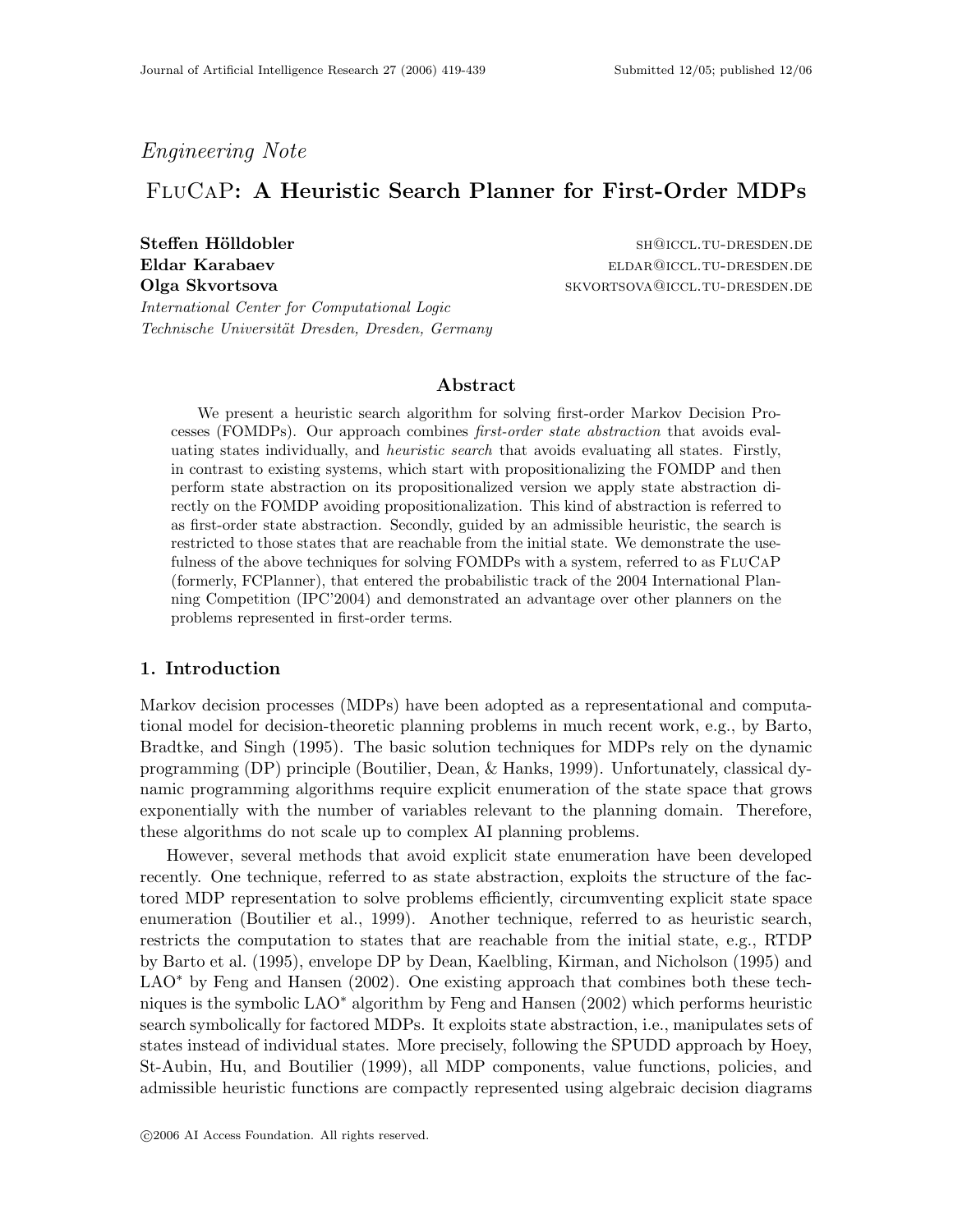(ADDs). This allows computations of the LAO<sup>∗</sup> algorithm to be performed efficiently using ADDs.

Following ideas of symbolic LAO<sup>\*</sup>, given an initial state, we use an admissible heuristic to restrict search only to those states that are reachable from the initial state. Moreover, we exploit state abstraction in order to avoid evaluating states individually. Thus, our work is very much in the spirit of symbolic LAO<sup>∗</sup> but extends it in an important way. Whereas the symbolic LAO<sup>∗</sup> algorithm starts with propositionalization of the FOMDP, and only after that performs state abstraction on its propositionalized version by means of propositional ADDs, we apply state abstraction directly on the structure of the FOMDP, avoiding propositionalization. This kind of abstraction is referred to as *first-order state* abstraction.

Recently, following work by Boutilier, Reiter, and Price (2001), Hölldobler and Skvortsova (2004) have developed an algorithm, referred to as first-order value iteration (FOVI) that exploits first-order state abstraction. The dynamics of an MDP is specified in the Probabilistic Fluent Calculus established by Hölldobler and Schneeberger (1990), which is a first-order language for reasoning about states and actions. More precisely, FOVI produces a logical representation of value functions and policies by constructing first-order formulae that partition the state space into clusters, referred to as abstract states. In effect, the algorithm performs value iteration on top of these clusters, obviating the need for explicit state enumeration. This allows problems that are represented in first-order terms to be solved without requiring explicit state enumeration or propositionalization.

Indeed, propositionalizing FOMDPs can be very impractical: the number of propositions grows considerably with the number of domain objects and relations. This has a dramatic impact on the complexity of the algorithms that depends directly on the number of propositions. Finally, systems for solving FOMDPs that rely on propositionalizing states also propositionalize actions which is problematic in first-order domains, because the number of ground actions also grows dramatically with domain size.

In this paper, we address these limitations by proposing an approach for solving FOMDPs that combines first-order state abstraction and heuristic search in a novel way, exploiting the power of logical representations. Our algorithm can be viewed as a first-order generalization of LAO<sup>∗</sup> , in which our contribution is to show how to perform heuristic search for first-order MDPs, circumventing their propositionalization. In fact, we show how to improve the performance of symbolic LAO<sup>∗</sup> by providing a compact first-order MDP representation using Probabilistic Fluent Calculus instead of propositional ADDs. Alternatively, our approach can be considered as a way to improve the efficiency of the FOVI algorithm by using heuristic search together with symbolic dynamic programming.

## 2. First-order Representation of MDPs

Recently, several representations for propositionally-factored MDPs have been proposed, including dynamic Bayesian networks by Boutilier et al. (1999) and ADDs by Hoey et al. (1999). For instance, the SPUDD algorithm by Hoey et al. (1999) has been used to solve MDPs with hundreds of millions of states optimally, producing logical descriptions of value functions that involve only hundreds of distinct values. This work demonstrates that large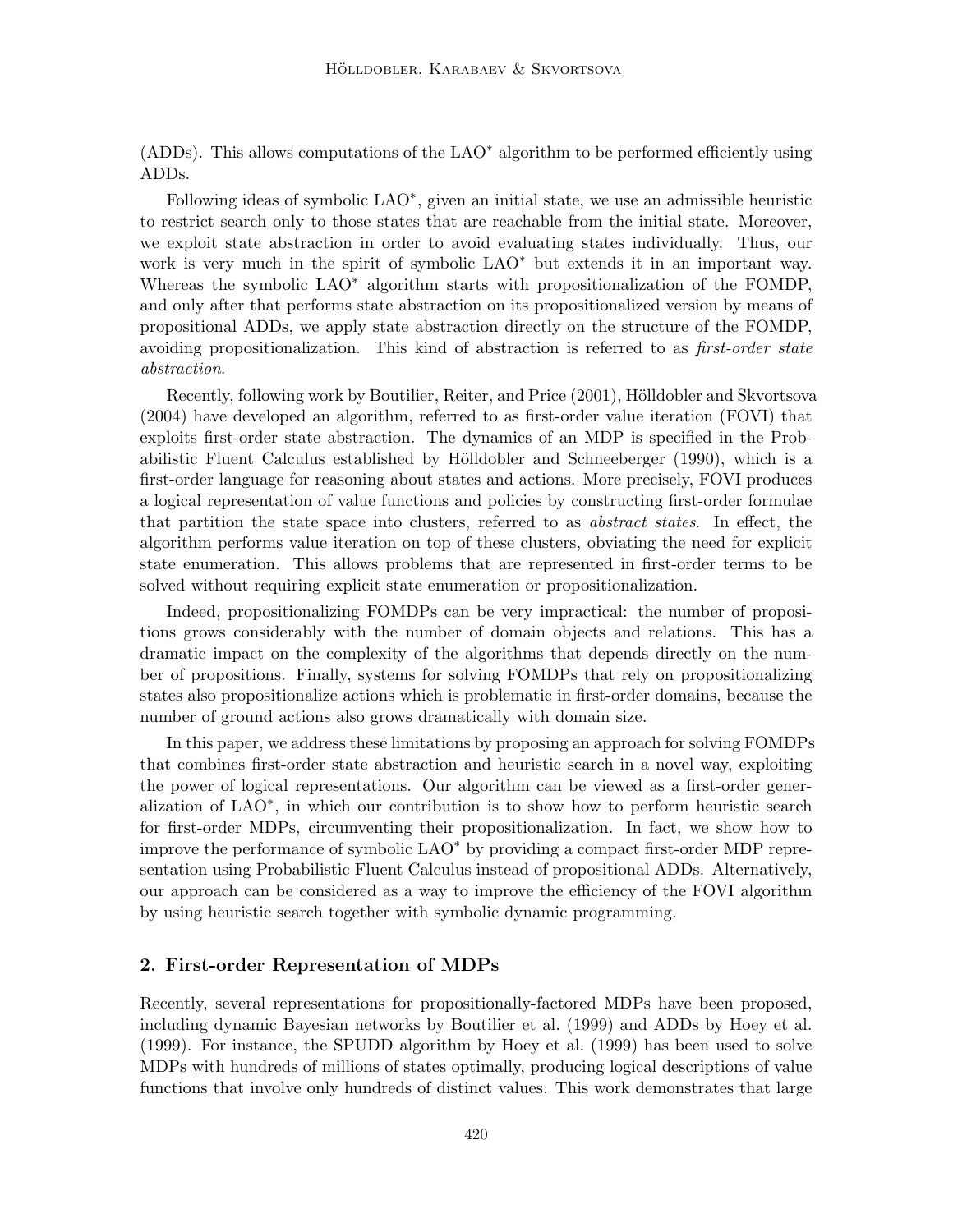MDPs, described in a logical fashion, can often be solved optimally by exploiting the logical structure of the problem.

Meanwhile, many realistic planning domains are best represented in first-order terms. However, most existing implemented solutions for first-order MDPs rely on propositionalization, i.e., eliminate all variables at the outset of a solution attempt by instantiating terms with all possible combinations of domain objects. This technique can be very impractical because the number of propositions grows dramatically with the number of domain objects and relations.

For example, consider the following goal statement taken from the colored Blocksworld scenario, where the blocks, in addition to unique identifiers, are associated with colors.

 $G = \exists X_0 \ldots X_7.\ \mathit{red}(X_0) \wedge \mathit{green}(X_1) \wedge \mathit{blue}(X_2) \wedge \mathit{red}(X_3) \wedge \mathit{red}(X_4) \wedge$  $red(X_5) \wedge green(X_6) \wedge green(X_7) \wedge Tower(X_0, \ldots, X_7)$ ,

where  $Tower(X_0, \ldots, X_7)$  represents the fact that all eight blocks comprise one tower. We assume that the number of blocks in the domain and their color distribution agrees with that in the goal statement, namely there are eight blocks  $a, b, \ldots, h$  in the domain, where four of them are red, three are green and one is blue. Then, the full propositionalization of the goal statement G results in  $4!3!1! = 144$  different ground towers, because there are exactly that many ways of arranging four red, three green and one blue block in a tower of eight blocks with the required color characteristics.

The number of ground combinations, and hence, the complexity of reasoning in a propositional planner, depends dramatically on the number of blocks and, most importantly, on the number of colors in the domain. The fewer colors a domain contains, the harder it is to solve by a propositional planner. For example, a goal statement  $G'$ , that is the same as  $G$ above, but all eight blocks are of the same color, results in  $8! = 40320$  ground towers, when grounded.

To address these limitations, we propose a concise representation of FOMDPs within the Probabilistic Fluent Calculus which is a logical approach to modelling dynamically changing systems based on first-order logic. But first, we briefly describe the basics of the theory of MDPs.

### 2.1 MDPs

A Markov decision process (MDP), is a tuple  $(\mathcal{Z}, \mathcal{A}, \mathcal{P}, \mathcal{R}, \mathcal{C})$ , where  $\mathcal{Z}$  is a finite set of states, A is a finite set of actions, and  $P: \mathcal{Z} \times \mathcal{Z} \times \mathcal{A} \to [0,1]$ , written  $\mathcal{P}(z'|z,a)$ , specifies transition probabilities. In particular,  $\mathcal{P}(z'|z,a)$  denotes the probability of ending up at state z' given that the agent was in state z and action a was executed.  $\mathcal{R}: \mathcal{Z} \to \mathbb{R}$  is a realvalued reward function associating with each state z its immediate utility  $\mathcal{R}(z)$ .  $\mathcal{C}: \mathcal{A} \to \mathbb{R}$ is a real-valued cost function associating a cost  $\mathcal{C}(a)$  with each action a. A sequential decision problem consists of an MDP and is the problem of finding a policy  $\pi : \mathcal{Z} \to \mathcal{A}$  that maximizes the total expected discounted reward received when executing the policy  $\pi$  over an infinite (or indefinite) horizon.

The value of state z, when starting in z and following the policy  $\pi$  afterwards, can be computed by the following system of linear equations:

$$
V_{\pi}(z) = \mathcal{R}(z) + \mathcal{C}(\pi(z)) + \gamma \sum_{z' \in \mathcal{Z}} \mathcal{P}(z'|z, \pi(z)) V_{\pi}(z'),
$$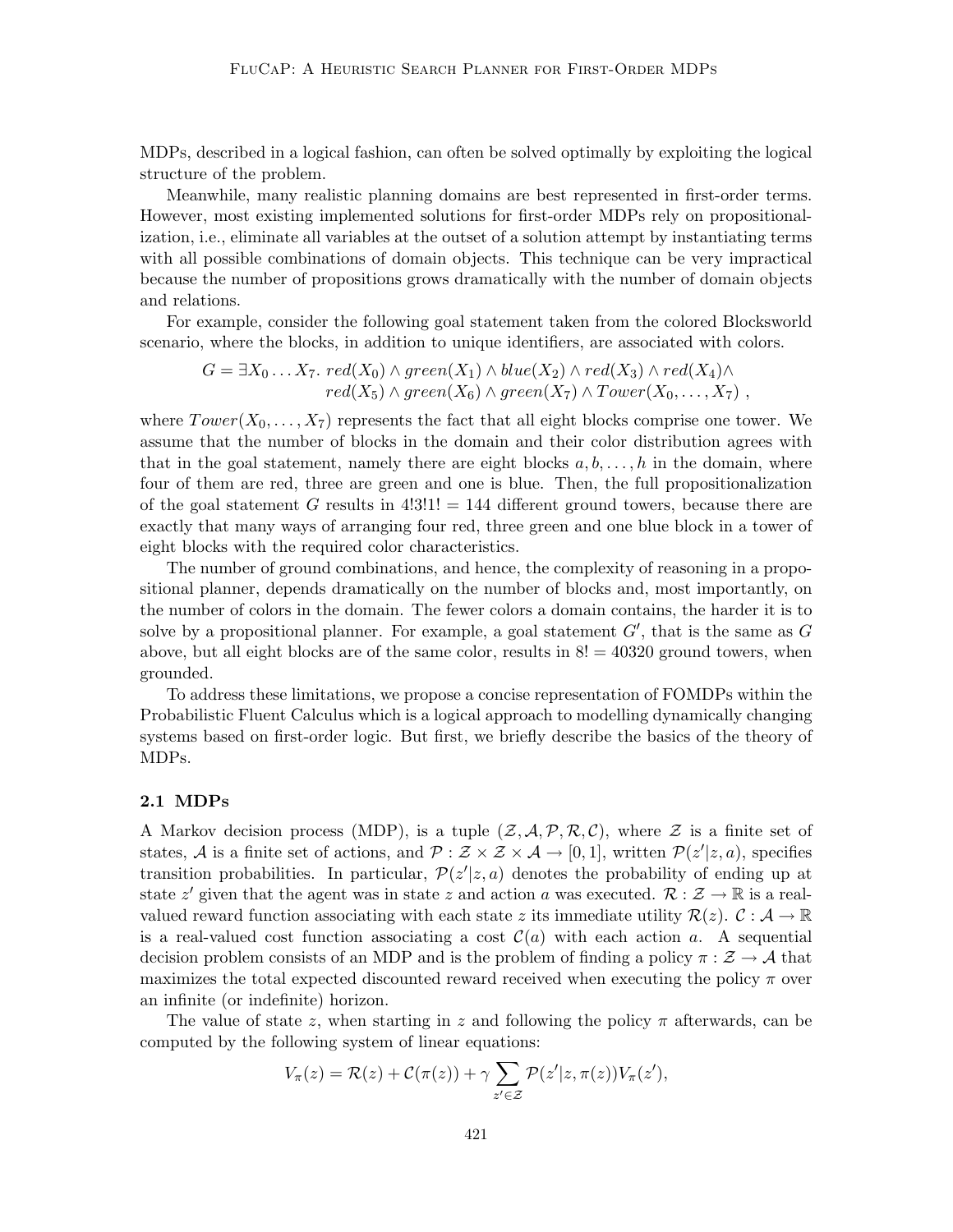where  $0 \leq \gamma \leq 1$  is a discount factor. We take  $\gamma$  equal to 1 for indefinite-horizon problems only, i.e., when a goal is reached the system enters an absorbing state in which no further rewards or costs are accrued. The optimal value function  $V^*$  satisfies:

$$
V^*(z) = \mathcal{R}(z) + \max_{a \in \mathcal{A}} \{ \mathcal{C}(a) + \gamma \sum_{z' \in \mathcal{Z}} \mathcal{P}(z'|z, a) V^*(z') \},
$$

for each  $z \in \mathcal{Z}$ .

For the competition, the expected total reward model was used as the optimality criterion. Without discounting, some care is required in the design of planning problems to ensure that the expected total reward is bounded for the optimal policy. The following restrictions were made for problems used in the planning competition:

- 1. Each problem had a goal statement, identifying a set of absorbing goal states.
- 2. A positive reward was associated with transitioning into a goal state.
- 3. A cost was associated with each action.
- 4. A "done" action was available in all states, which could be used to end further accumulation of reward.

These conditions ensure that an MDP model of a planning problem is a positive bounded model described by Puterman (1994). The only positive reward is for transitioning into a goal state. Since goal states are absorbing, that is, they have no outgoing transitions, the maximum value of any state is bounded by the goal reward. Furthermore, the "done" action ensures that there is an action available in each state that guarantees a non-negative future reward.

### 2.2 Probabilistic Fluent Calculus

Fluent Calculus (FC) by Hölldobler and Schneeberger  $(1990)$  was originally set up as a first-order logic program with equality using SLDE-resolution as the sole inference rule. The Probabilistic Fluent Calculus (PFC) is an extension of the original FC for expressing planning domains with actions which have probabilistic effects.

### **STATES**

Formally, let  $\Sigma$  denote a set of function symbols. We distinguish two function symbols in  $\Sigma$ , namely the binary function symbol  $\circ$ , which is associative, commutative, and admits the unit element, and a constant 1. Let  $\Sigma_-\equiv \Sigma \setminus \{ \circ, 1 \}.$  Non-variable  $\Sigma_-$ -terms are called *fluents*. The function names of fluents are referred to as *fluent names*. For example,  $on(X, table)$  is a fluent meaning informally that some block X is on the table, where on is a fluent name. Fluent terms are defined inductively as follows: 1 is a fluent term; each fluent is a fluent term;  $F \circ G$  is a fluent term, if F and G are fluent terms. For example,  $on(b, table) \circ holding(X)$  is a fluent term denoting informally that the block b is on the table and some block  $X$  is in the robot's gripper. In other words, freely occurring variables are assumed to be existentially quantified.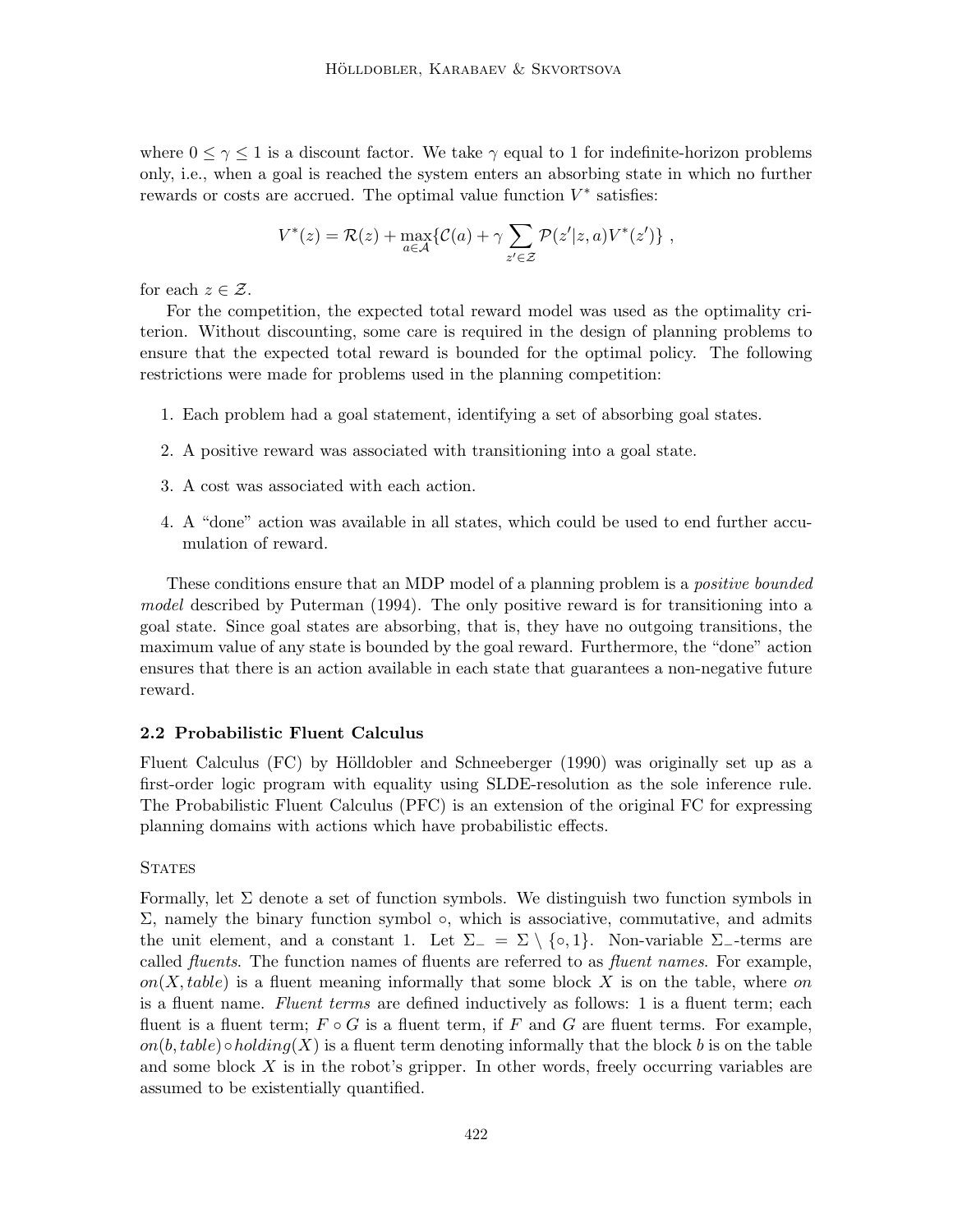We assume that each fluent may occur at most once in a state. Moreover, function symbols, except for the binary  $\circ$  operator, constant 1, fluent names and constants, are disallowed. In addition, the binary function symbol  $\circ$  is allowed to appear only as an outermost connective in a fluent term. We denote a set of fluents as  $\mathcal F$  and a set of fluent terms as  $\mathcal{L}^{\mathcal{F}}$ , respectively. An *abstract state* is defined by a pair  $(P, \mathcal{N})$ , where  $P \in \mathcal{L}^{\mathcal{F}}$  and  $\mathcal{N} \subseteq \mathcal{L}^{\mathcal{F}}$ . We denote individual states by z,  $z_1$ ,  $z_2$  etc., abstract states by Z,  $Z_1$ ,  $Z_2$  etc. and a set of abstract states  $\mathcal{L}_{PN}$ .

The interpretation over F, denoted as I, is the pair  $(\Delta, \cdot^{\mathcal{I}})$ , where the domain  $\Delta$  is a set of all finite sets of ground fluents from  $\mathcal{F}$ ; and an interpretation function  $\cdot^{\mathcal{I}}$  which assigns to each fluent term F a set  $F^{\mathcal{I}} \subseteq \Delta$  and to each abstract state  $Z = (P, \mathcal{N})$  a set  $Z^{\mathcal{I}} \subseteq \Delta$ as follows:

$$
F^{\mathcal{I}} = \{ d \in \Delta \mid \exists \theta . F\theta \subseteq d \}
$$
  

$$
Z^{\mathcal{I}} = \{ d \in \Delta \mid \exists \theta . P\theta \subseteq d \land \forall N \in \mathcal{N}.\ d \notin (N\theta)^{\mathcal{I}} \},
$$

where  $\theta$  is a substitution. For example, Figure 1 depicts the interpretation of an abstract state Z

$$
Z = (on(X, a) \circ on(a, table), \{on(Y, X), holding(X')\})
$$

that can be informally read: There exists a block  $X$  that is on the block  $\alpha$  which is on the table, there is no such block Y that is on X and there exists no such block  $X'$  that the robot holds. Since  $Z^{\mathcal{I}}$  contains all such finite sets of ground fluents that satisfy the P-part and do not satisfy any of the elements of the  $N$ -part, we subtract all sets of ground fluents that belong to each of  $N_i \in \mathcal{N}$  from the set of ground fluents that correspond to the P-part. Thus, the bold area in Figure 1 contains exactly those sets of ground fluents (or, individual states) that do satisfy the P-part of  $Z$  and none of the elements of its N-part. For example, an individual state  $z_1 = \{on(b, a), on(a, table)\}\$  belongs to  $Z<sup>T</sup>$ , whereas  $z_2 = \{on(b, a), on(a, table), holding(c)\}\$  does not. In other words, abstract states are characterized by means of conditions that must hold in each ground instance thereof and, thus, they represent clusters of individual states. In this way, abstract states embody a form of state space abstraction. This kind of abstraction is referred to as *first-order state* abstraction.

#### **ACTIONS**

Actions are first-order terms starting with an action function symbol. For example, the action of picking up some block X from another block Y might be denoted as  $pickup(X, Y)$ . Formally, let  $N_a$  denote a set of action names disjoint with  $\Sigma$ . An *action space* is a tuple  $\mathcal{A} = (A, Pre, Eff)$ , where A is a set of terms of the form  $a(p_1, \ldots, p_n)$ , referred to as actions, with  $a \in N_a$  and each  $p_i$  being either a variable, or a constant;  $Pre : A \rightarrow \mathcal{L}_{PN}$  is a precondition of a; and  $Eff : A \rightarrow \mathcal{L}_{PN}$  is an effect of a.

So far, we have described deterministic actions only. But actions in PFC may have probabilistic effects as well. Similar to the work by Boutilier et al. (2001), we decompose a stochastic action into deterministic primitives under nature's control, referred to as nature's choices. We use a relation symbol choice/2 to model nature's choice. Consider the action  $picture(X, Y)$ :

$$
choice(pickup(X, Y), A) \leftrightarrow (A = pickupS(X, Y) \lor A = pickupF(X, Y)),
$$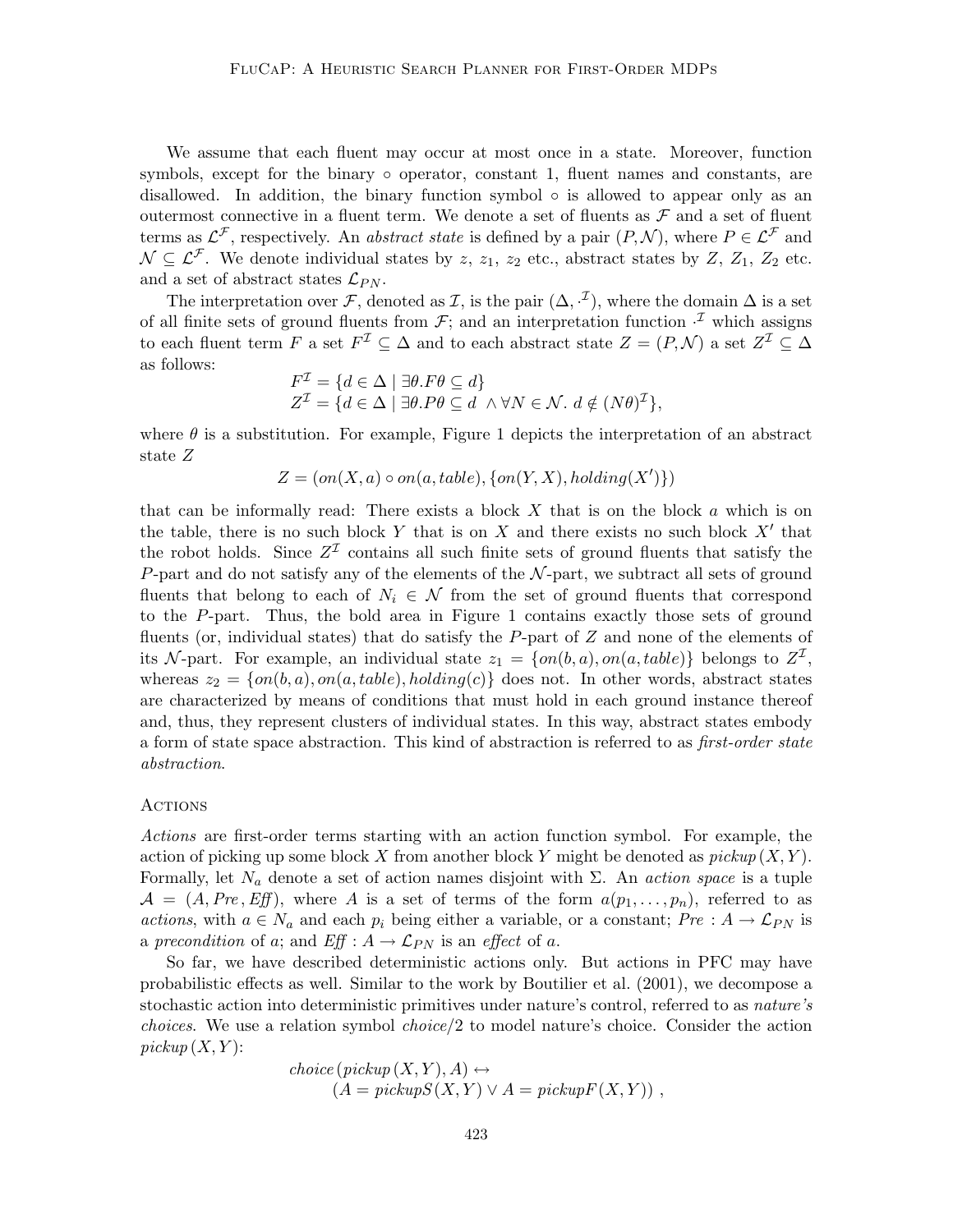

- (c)
- Figure 1: (a) Interpretation of the fluent term  $F = on(X, a) \circ on(a, table)$ ; (b) Bold area is the interpretation of the abstract state  $Z' = (on(X, a) \circ on(a, table), \{on(Y, X)\})$ ; (c) Bold area is the interpretation of the abstract state  $Z = (on(X, a) \circ$  $on(a, table), \{on(Y, X), holding(X')\}).$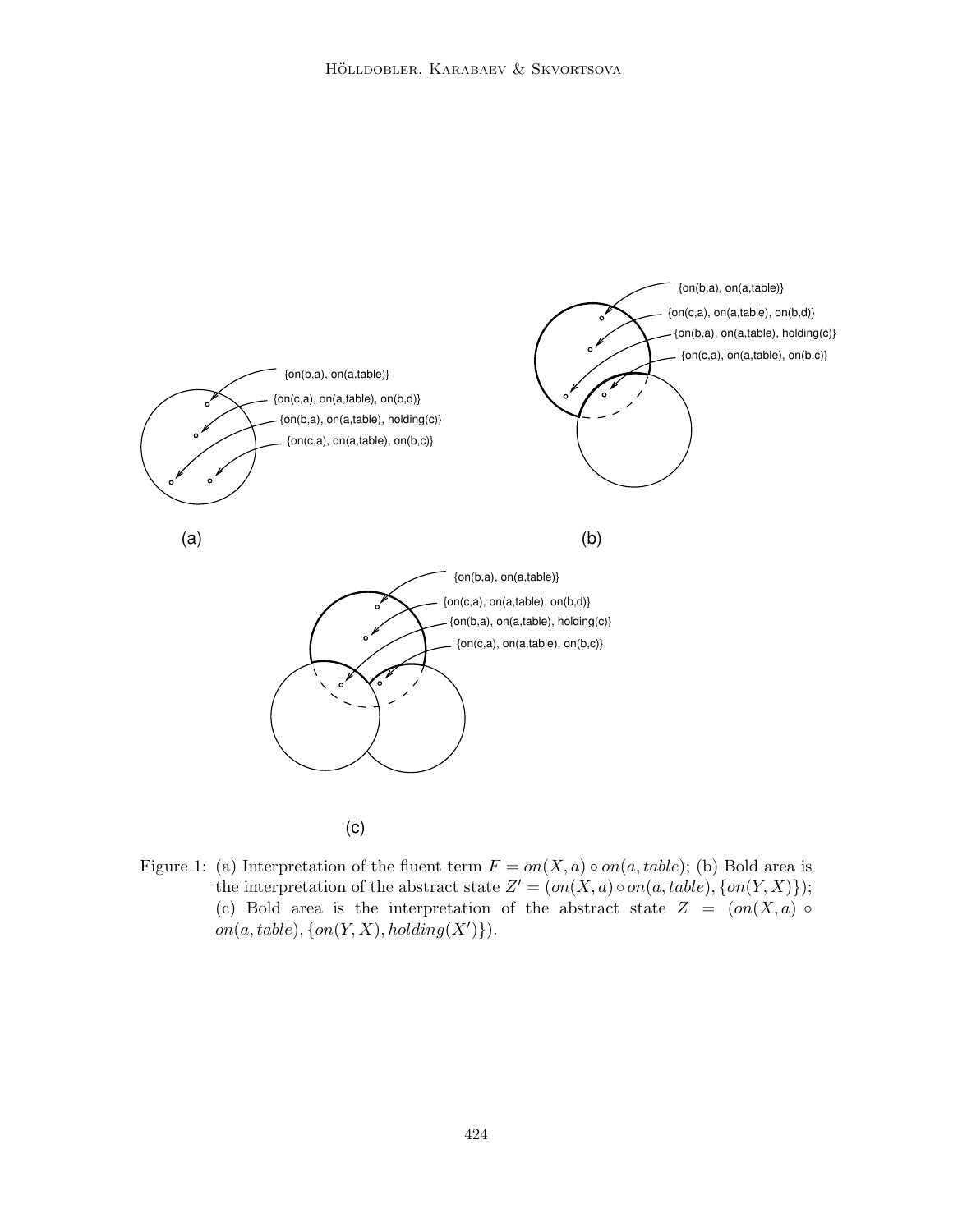where  $pickup S(X, Y)$  and  $pickup F(X, Y)$  define two nature's choices for action  $pickup (X, Y)$ , viz., that it succeeds or fails. For example, the nature's choice  $pickupS$  can be defined as follows:

$$
Pre(pickup S(X,Y)) := (on(X,Y) \circ e, \{on(W,X)\})
$$
  
Eff(pickup S(X,Y)) := (holding(X), {on(X,Y)}),

where the fluent  $e$  denotes the empty robot's gripper. For simplicity, we denote the set of nature's choices of an action a as  $Ch(a) := \{a_i | choice(a, a_i)\}\.$  Please note that nowhere do these action descriptions restrict the domain of discourse to some pre-specified set of blocks.

For each of nature's choices  $a_j$  associated with an action a we define the probability  $prob(a_i, a, Z)$  denoting the probability with which one of nature's choices  $a_i$  is chosen in a state Z. For example,

$$
prob(pickup S(X, Y), pickup (X, Y), Z) = .75
$$

states that the probability for the successful execution of the *pickup* action in state  $Z$  is .75.

In the next step, we define the reward function for each state. For example, we might want to give a reward of 500 to all states in which some block  $X$  is on block  $a$  and  $0$ , otherwise:

$$
reward(Z) = 500 \leftrightarrow Z \sqsubseteq (on(X, a), \emptyset)
$$
  

$$
reward(Z) = 0 \leftrightarrow Z \not\sqsubseteq (on(X, a), \emptyset),
$$

where  $\Box$  denotes the subsumption relation, which will be described in detail in Section 3.2.1. One should observe that we have specified the reward function without explicit state enumeration. Instead, the state space is divided into two abstract states depending on whether or not, a block X is on block a. Likewise, value functions can be specified with respect to the abstract states only. This is in contrast to classical DP algorithms, in which the states are explicitly enumerated. Action costs can be analogously defined as follows:

$$
cost(pickup(X, Y)) = 3
$$

penalizing the execution of the pickup -action with the value of 3.

#### Inference Mechanism

Herein, we show how to perform inferences, i.e., compute successors of a given abstract state, with action schemata directly, avoiding unnecessary grounding. We note that computation of predecessors can be performed in a similar way.

Let  $Z = (P, \mathcal{N})$  be an abstract state,  $a(p_1, \ldots, p_n)$  be an action with parameters  $p_1, \ldots, p_n$ , preconditions  $Pre(a) = (P_p, \mathcal{N}_p)$  and effects  $Eff(a) = (P_e, \mathcal{N}_e)$ . Let  $\theta$  and  $\sigma$ be substitutions. An action  $a(p_1, \ldots, p_n)$  is forward applicable, or simply applicable, to Z with  $\theta$  and  $\sigma$ , denoted as  $forward(Z, a, \theta, \sigma)$ , if the following conditions hold:

$$
(f1) (P_p \circ U_1)\theta =_{AC1} P
$$

(f2)  $\forall N_p \in \mathcal{N}_p$ . $\exists N \in \mathcal{N}$ .( $P \circ N \circ U_2$ ) $\sigma =_{AC_1} (P \circ N_p) \theta$ ,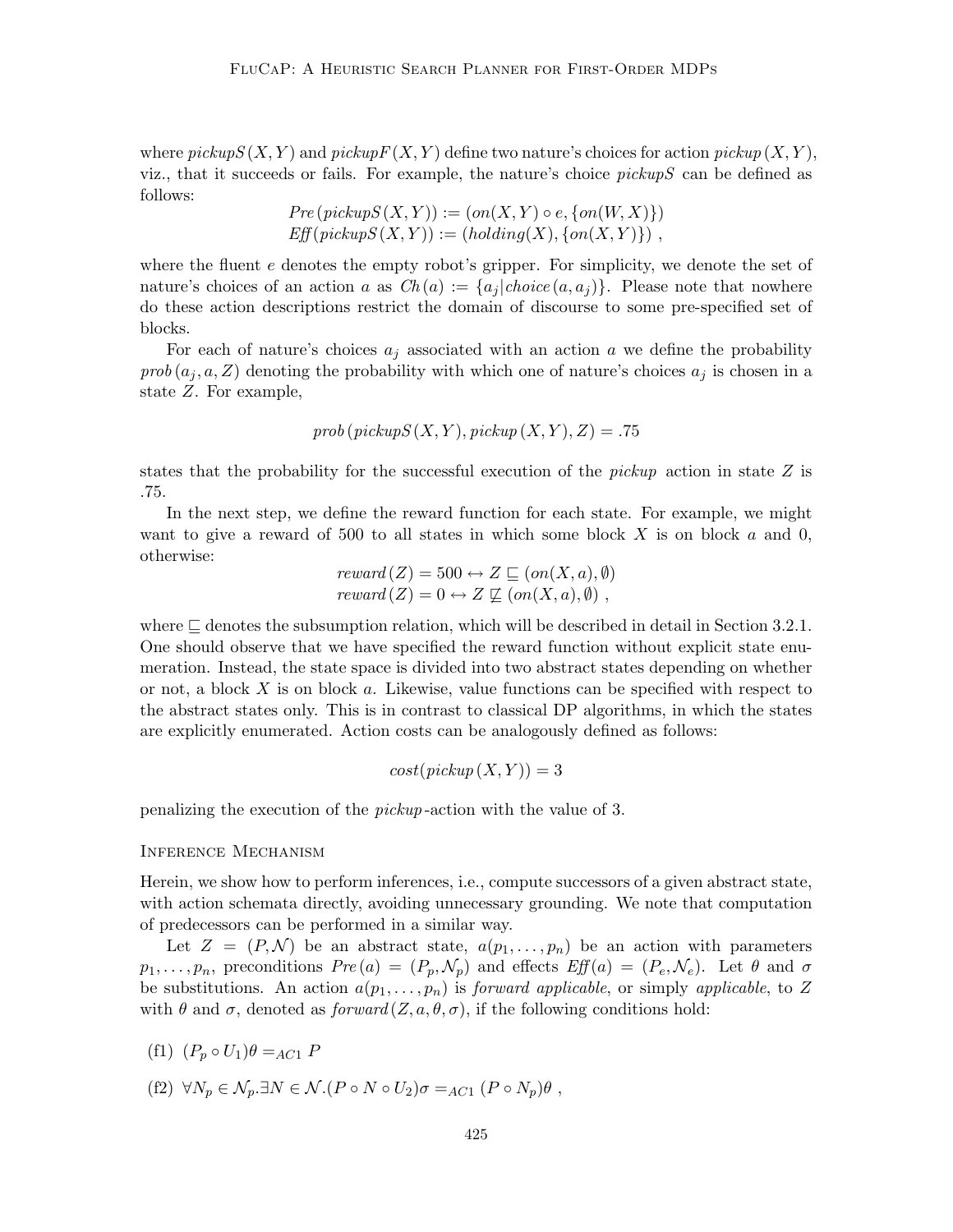where  $U_1$  and  $U_2$  are new AC1-variables and AC1 is the equational theory for  $\circ$  that is represented by the following system of "associativity", "commutativity", and "unit element" equations:

$$
\mathcal{E}_{AC1} = \left\{ \begin{array}{c} (\forall X, Y, Z) \ X \circ (Y \circ Z) = (X \circ Y) \circ Z \\ (\forall X, Y) \ X \circ Y = Y \circ X \\ (\forall X) \ X \circ 1 = X \end{array} \right\}.
$$

In other words, the conditions  $(f1)$  and  $(f2)$  guarantee that Z contains both positive and negative preconditions of the action a. If an action a is forward applicable to Z with  $\theta$  and  $\sigma$  then  $Z_{succ} = (P', \mathcal{N}')$ , where

$$
P' := (P_e \circ U_1)\theta
$$
  

$$
\mathcal{N}' := \mathcal{N}\sigma \setminus \mathcal{N}_p\theta \cup \mathcal{N}_e\theta
$$
 (1)

is referred to as the a-successor of Z with  $\theta$  and  $\sigma$  and denoted as  $succ(Z, a, \theta, \sigma)$ .

For example, consider the action  $pickup S(X, Y)$  as defined above, take  $Z = (P, \mathcal{N}) =$  $(on(b, table) \circ on(X_1, b) \circ e, \{on(X_2, X_1)\})$ . The action pickupS  $(X, Y)$  is forward applicable to Z with  $\theta = \{X \mapsto X_1, Y \mapsto b, U_1 \mapsto on(b, table)\}\$  and  $\sigma = \{X_2 \mapsto W, U_2 \mapsto 1\}$ . Thus,  $Z_{succ} = succ(Z, pickupS(X, Y), \theta, \sigma) = (P', \mathcal{N}')$  with

$$
P' = holding(X_1) \circ on(b, table) \quad \mathcal{N}' = \{on(X_1, b)\} \; .
$$

# 3. First-Order LAO\*

We present a generalization of the symbolic LAO<sup>∗</sup> algorithm by Feng and Hansen (2002), referred to as first-order LAO<sup>∗</sup> (FOLAO<sup>∗</sup>), for solving FOMDPs. Symbolic LAO<sup>∗</sup> is a heuristic search algorithm that exploits state abstraction for solving factored MDPs. Given an initial state, symbolic LAO<sup>∗</sup> uses an admissible heuristic to focus computation on the parts of the state space that are reachable from the initial state. Moreover, it specifies MDP components, value functions, policies, and admissible heuristics using propositional ADDs. This allows symbolic LAO<sup>∗</sup> to manipulate sets of states instead of individual states.

Despite the fact that symbolic LAO<sup>\*</sup> shows an advantageous behaviour in comparison to classical non-symbolic LAO<sup>∗</sup> by Hansen and Zilberstein (2001) that evaluates states individually, it suffers from an important drawback. While solving FOMDPs, symbolic LAO<sup>\*</sup> propositionalizes the problem. This approach is impractical for large FOMDPs. Our intention is to show how to improve the performance of symbolic LAO<sup>∗</sup> by providing a compact first-order representation of MDPs so that the heuristic search can be performed without propositionalization. More precisely, we propose to switch the representational formalism for FOMDPs in symbolic LAO<sup>\*</sup> from propositional ADDs to Probabilistic Fluent Calculus. The FOLAO<sup>∗</sup> algorithm is presented in Figure 2.

As symbolic LAO<sup>∗</sup> , FOLAO<sup>∗</sup> has two phases that alternate until a complete solution is found, which is guaranteed to be optimal. First, it expands the best partial policy and evaluates the states on its fringe using an admissible heuristic function. Then it performs dynamic programming on the states visited by the best partial policy, to update their values and possibly revise the current best partial policy. We note that we focus on partial policies that map a subcollection of states into actions.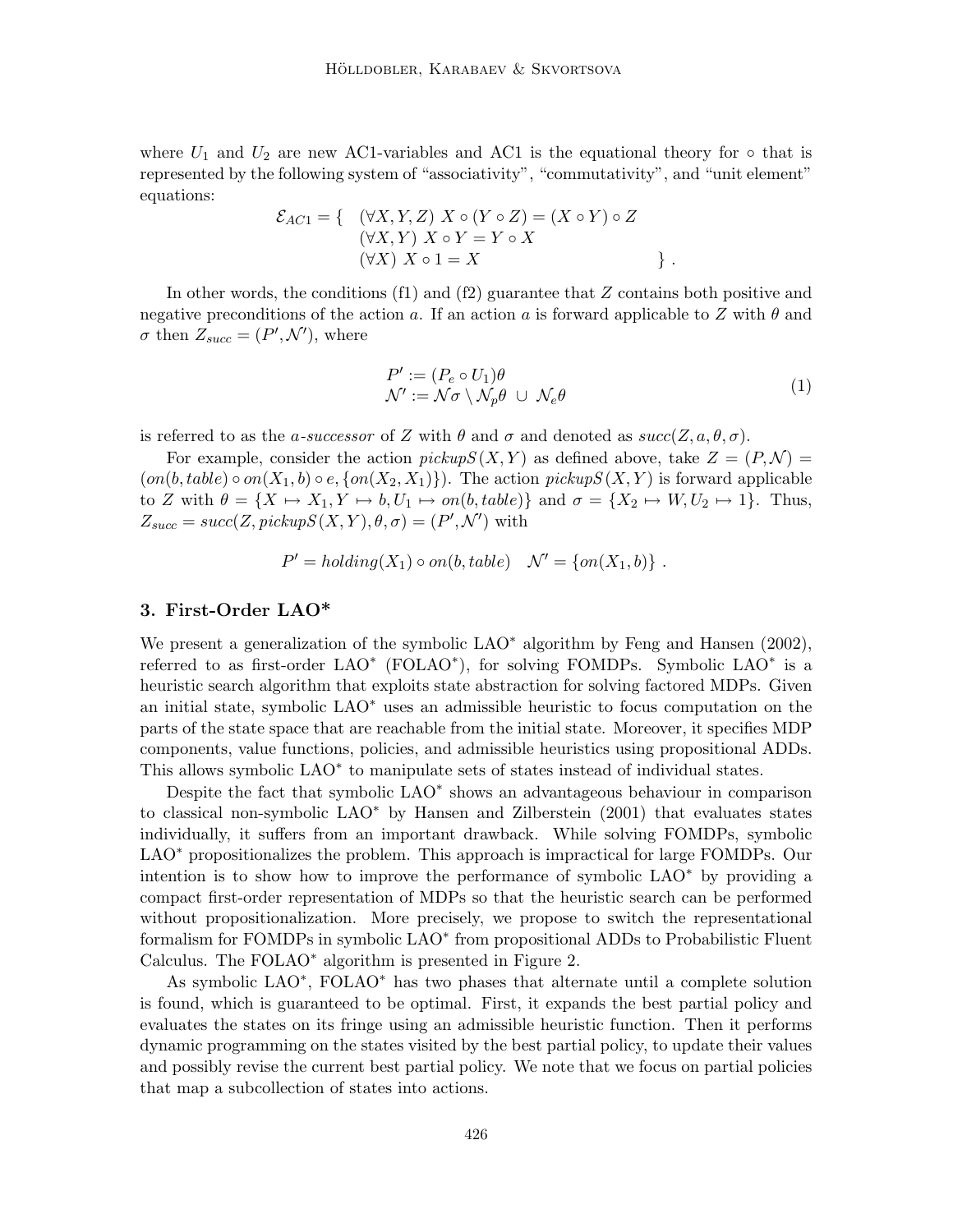```
policyExpansion(\pi, S^0, G)E := F := \emptysetfrom := S^0repeat
  to := \bigcup_{Z \in from \ a_i \in Cl}a_j \in Ch(a)\{succ(Z, a_j, \theta, \sigma)\},\where (a, \theta, \sigma) := \pi(Z)F := F \cup (to - G)E := E \cup fromfrom := to \cap G - Euntil (from = \emptyset)E := E \cup FG := G \cup Freturn (E, F, G)FOVI(E, \mathcal{A}, prob, reward, cost, \gamma, V)repeat
  V' := Vloop for each Z \in Eloop for each a \in \mathcal{A}loop for each θ, σ such that forward(Z, a, θ, σ)Q(Z, a, \theta, \sigma) := reward(Z) + cost(a) +γ
P
           a_j \in Ch(a)prob(a_j, a, Z) \cdot V'(succ(Z, a_j, \theta, \sigma))end loop
  end loop
   V(Z) := \max Q(Z, a, \theta, \sigma)(a, \theta, \sigma)end loop
 V := normalize(V)r := ||V - V'||until stopping criterion
\pi := extractPolicy(V)return (V, \pi, r)\text{FOLAO}^*(\mathcal{A}, \text{prob}, \text{reward}, \text{cost}, \gamma, S^0, h, \varepsilon)V := hG := \emptysetFor each Z \in S^0, initialize \pi with an arbitrary action
repeat
   (E, F, G) := policyExpansion(\pi, S^0, G)(V, \pi, r) := \text{FOVI}(E, \mathcal{A}, \text{prob}, \text{reward}, \text{cost}, \gamma, V)until (F = \emptyset) and r \leq \varepsilonreturn (\pi, V)
```
Figure 2: First-order LAO<sup>∗</sup> algorithm.

In the policy expansion step, we perform reachability analysis to find the set  $F$  of states that have not yet been expanded, but are reachable from the set  $S^0$  of initial states by following the partial policy  $\pi$ . The set of states G contains states that have been expanded so far. By expanding a partial policy we mean that it will be defined for a larger set of states in the dynamic programming step. In symbolic LAO<sup>\*</sup>, reachability analysis on ADDs is performed by means of the image operator from symbolic model checking, that computes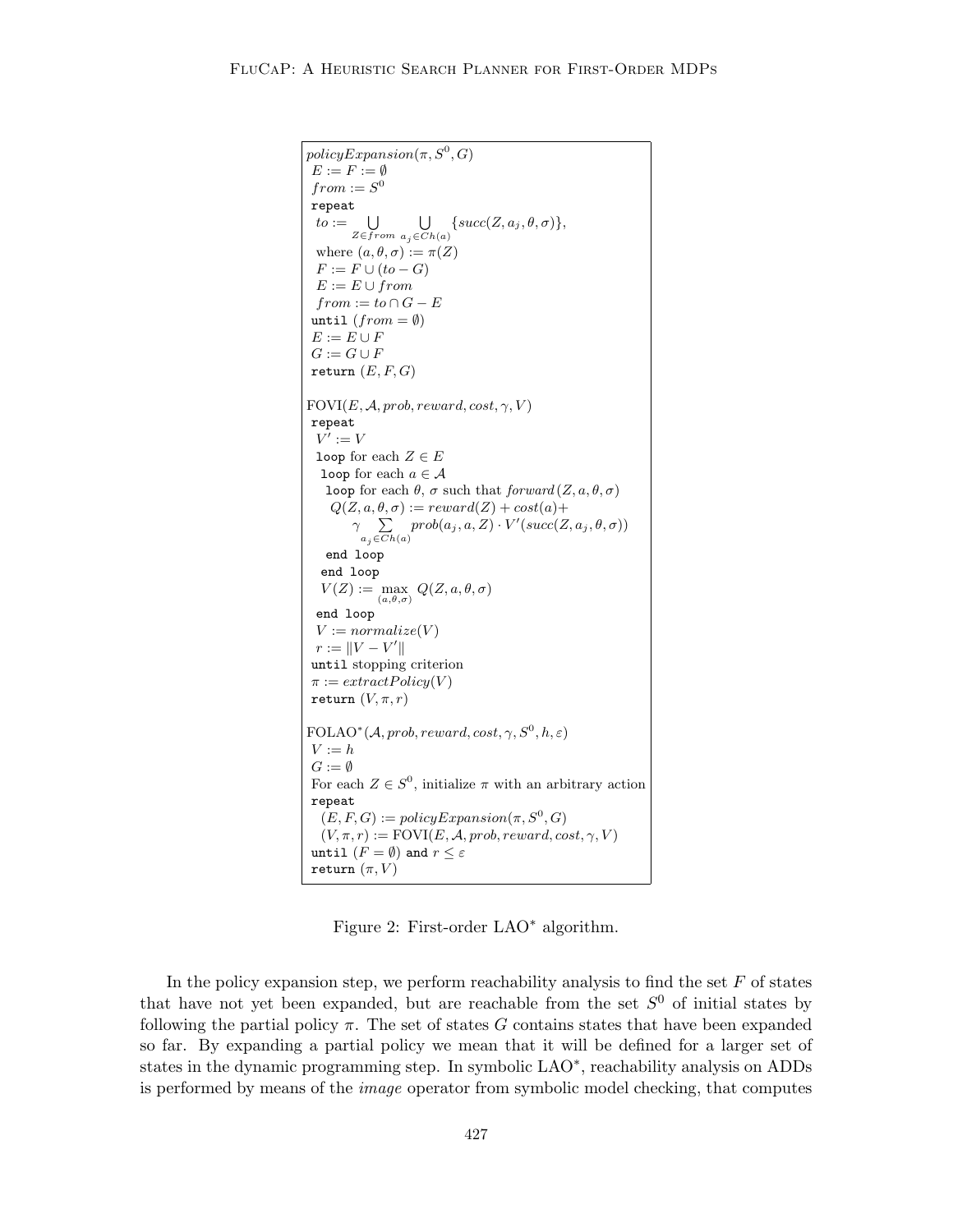the set to of successor states following the best current policy. Instead, in FOLAO<sup>∗</sup>, we apply the *succ*-operator, defined in Equation 1. One should observe that since the reachability analysis in FOLAO<sup>\*</sup> is performed on abstract states that are defined as first-order entities, the reasoning about successor states is kept on the first-order level. In contrast, symbolic LAO<sup>\*</sup> would first instantiate  $S^0$  with all possible combinations of objects, in order to be able to perform computations using propositional ADDs later on.

In contrast to symbolic LAO<sup>\*</sup>, where the dynamic programming step is performed using a modified version of SPUDD, we employ a modified first-order value iteration algorithm (FOVI). The original FOVI by Hölldobler and Skvortsova (2004) performs value iteration over the entire state space. We modify it so that it computes on states that are reachable from the initial states, more precisely, on the set  $E$  of states that are visited by the best current partial policy. In this way, we improve the efficiency of the original FOVI algorithm by using reachability analysis together with symbolic dynamic programming. FOVI produces a PFC representation of value functions and policies by constructing first-order formulae that partition the state space into abstract states. In effect, it performs value iteration on top of abstract states, obviating the need for explicit state enumeration.

Given a FOMDP and a value function represented in PFC, FOVI returns the best partial value function V, the best partial policy  $\pi$  and the residual r. In order to update the values of the states  $Z$  in  $E$ , we assign the values from the current value function to the successors of Z. We compute successors with respect to all nature's choices  $a_i$ . The residual r is computed as the absolute value of the largest difference between the current and the newly computed value functions  $V'$  and  $V$ , respectively. We note that the newly computed value function  $V$  is taken in its normalized form, i.e., as a result of the *normalize* procedure that will be described in Section 3.2.1. Extraction of a best partial policy  $\pi$  is straightforward: One simply needs to extract the maximizing actions from the best partial value function  $V$ .

As with symbolic LAO<sup>\*</sup>, FOLAO<sup>\*</sup> converges to an  $\varepsilon$ -optimal policy when three conditions are met: (1) its current policy does not have any unexpanded states, (2) the residual r is less than the predefined threshold  $\varepsilon$ , and (3) the value function is initialized with an admissible heuristic. The original convergence proofs for  $\text{LAO}^*$  and symbolic  $\text{LAO}^*$  by Hansen and Zilberstein (2001) carry over in a straightforward way to FOLAO<sup>\*</sup>.

When calling FOLAO<sup>\*</sup>, we initialize the value function with an admissible heuristic function h that focuses the search on a subset of reachable states. A simple way to create an admissible heuristic is to use dynamic programming to compute an approximate value function. Therefore, in order to obtain an admissible heuristic  $h$  in FOLAO<sup>\*</sup>, we perform several iterations of the original FOVI. We start the algorithm on an initial value function that is admissible. Since each step of FOVI preserves admissibility, the resulting value function is admissible as well. The initial value function assigns the goal reward to each state thereby overestimating the optimal value, since the goal reward is the maximal possible reward.

Since all computations of FOLAO<sup>\*</sup> are performed on abstract states instead of individual states, FOMDPs are solved avoiding explicit state and action enumeration and propositionalization. The first-order reasoning leads to better performance of FOLAO<sup>\*</sup> in comparison to symbolic LAO<sup>∗</sup> , as shown in Section 4.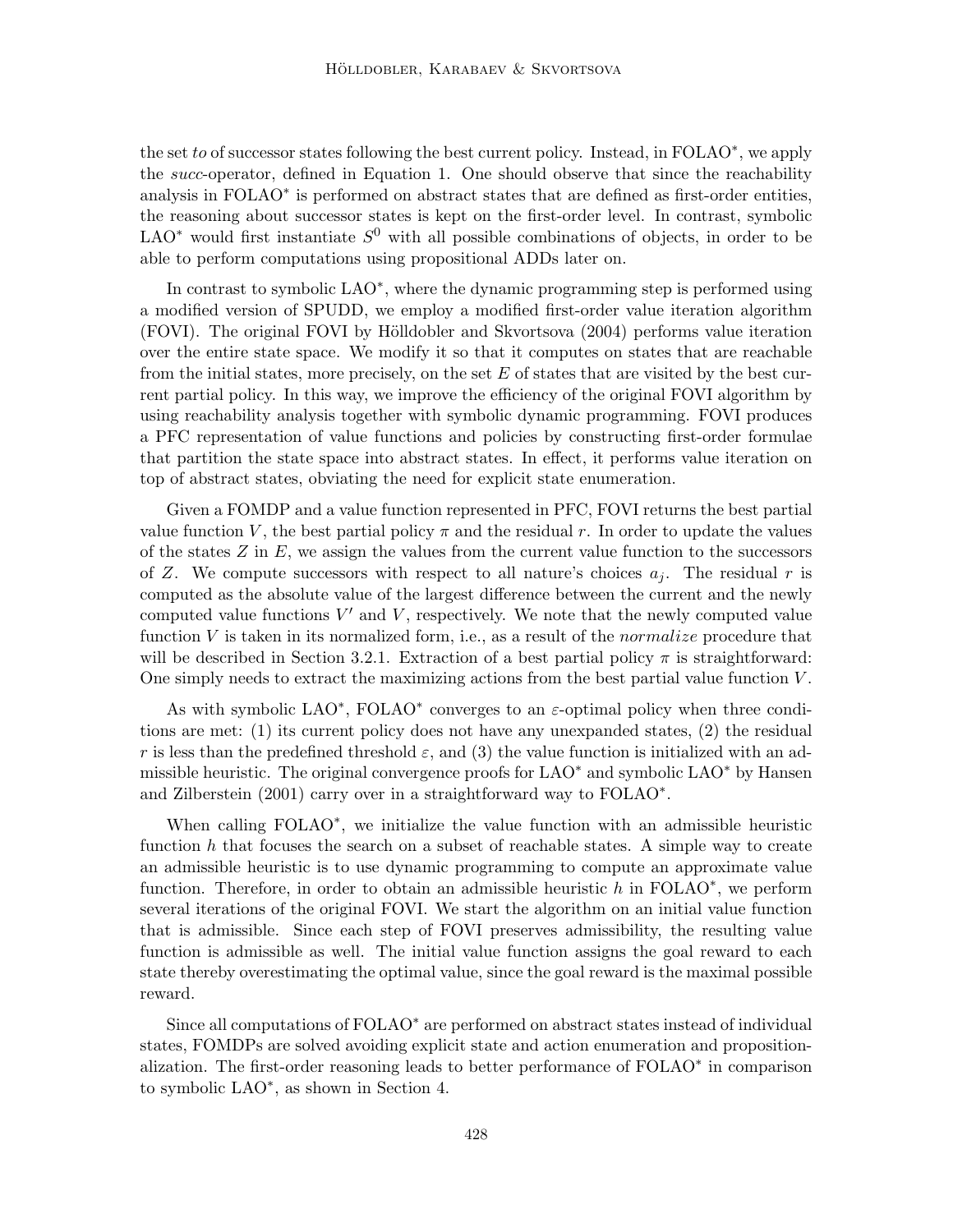

Figure 3: Policy Expansion.

#### 3.1 Policy Expansion

The policy expansion step in FOLAO<sup>\*</sup> is very similar to the one in the symbolic LAO<sup>\*</sup> algorithm. Therefore, we illustrate the expansion procedure by means of an example. Assume that we start from the initial state  $Z_0$  and two nondeterministic actions  $a^1$  and  $a^2$  are applicable in  $Z_0$ , each having two outcomes  $a_1^1$ ,  $a_2^1$  and  $a_1^2$ ,  $a_2^2$ , respectively. Without loss of generality, we assume that the current best policy  $\pi$  chooses  $a^1$  as an optimal action at state  $Z_0$ . We construct the successors  $Z_1$  and  $Z_2$  of  $Z_0$  with respect to both outcomes  $a_1^1$ and  $a_2^1$  of the action  $a_1^1$ .

The fringe set F as well as the set G of states expanded so far contain the states  $Z_1$ and  $Z_2$  only, whereas, the set E of states visited by the best current partial policy gets the state  $Z_0$  in addition. See Figure 3a. In the next step, FOVI is performed on the set  $E$ . We assume that the values have been updated in such a way that  $a<sup>2</sup>$  becomes an optimal action in  $Z_0$ . Thus, the successors of  $Z_0$  have to be recomputed with respect to the optimal action  $a^2$ . See Figure 3b.

One should observe that one of the  $a^2$ -successors of  $Z_0$ , namely  $Z_2$ , is an element of the set  $G$  and thus, it has been contained already in the fringe  $F$  during the previous expansion step. Hence, the state  $Z_2$  should be expanded and its value recomputed. This is shown in Figure 3c, where states  $Z_4$  and  $Z_5$  are  $a^1$ -successors of  $Z_2$ , under assumption that  $a^1$ is an optimal action in  $Z_2$ . As a result, the fringe set  $F$  contains the newly discovered states  $Z_3$ ,  $Z_4$  and  $Z_5$  and we perform FOVI on  $E = \{Z_0, Z_2, Z_3, Z_4, Z_5\}$ . The state  $Z_1$  is not contained in  $E$ , because it does not belong to the best current partial policy, and the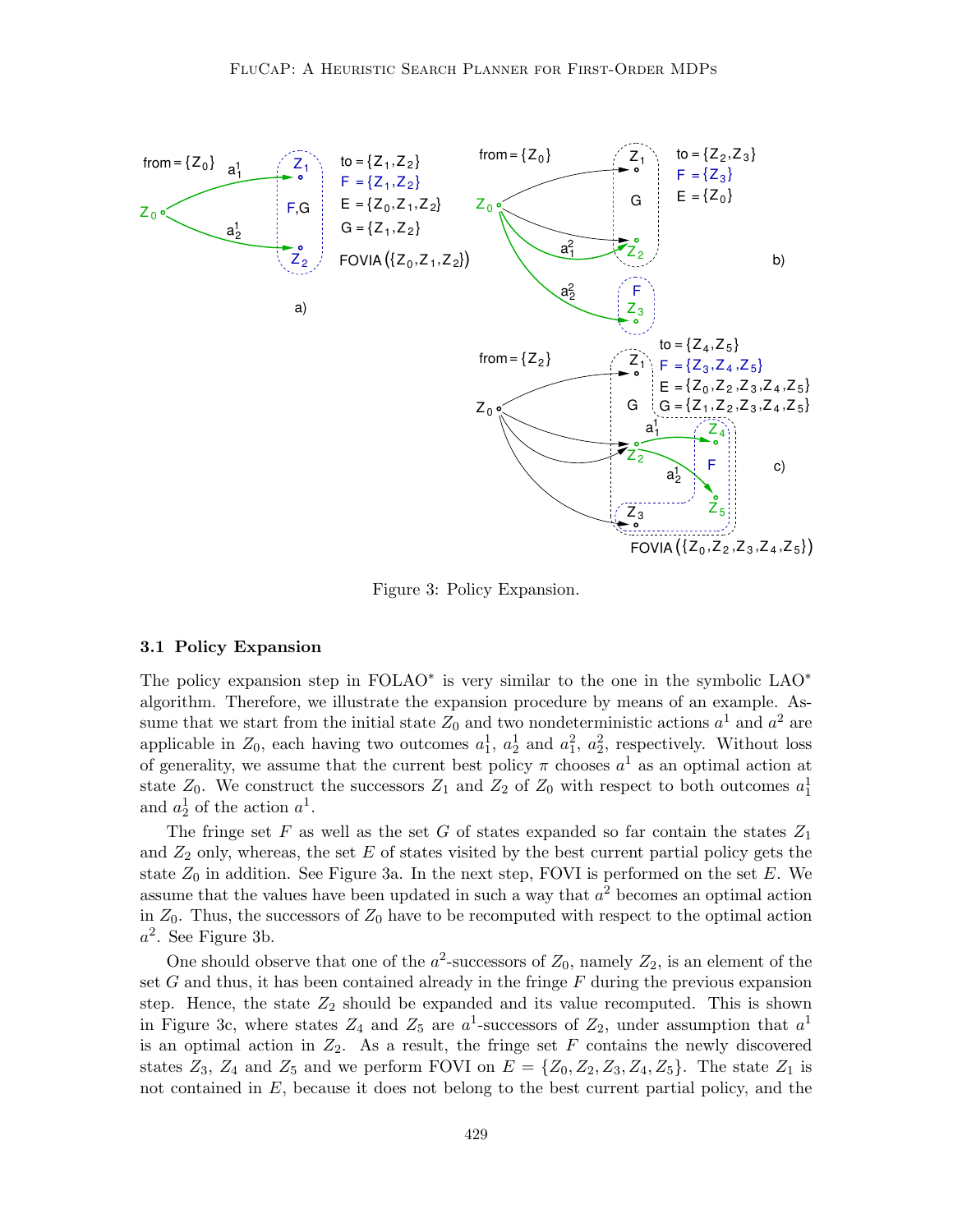dynamic programming step is performed only on the states that were visited by the best current partial policy.

### 3.2 First-Order Value Iteration

In FOLAO<sup>\*</sup>, the first-order value iteration algorithm (FOVI) serves two purposes: First, we perform several iterations of FOVI in order to create an admissible heuristic h in FOLAO<sup>\*</sup>. Second, in the dynamic programming step of  $FOLAO^*$ , we apply FOVI on the states visited by the best partial policy in order to update their values and possibly revise the current best partial policy.

The original FOVI by Hölldobler and Skvortsova (2004) takes a finite state space of abstract states, a finite set of stochastic actions, real-valued reward and cost functions, and an initial value function as input. It produces a first-order representation of the optimal value function and policy by exploiting the logical structure of a FOMDP. Thus, FOVI can be seen as a first-order counterpart of the classical value iteration algorithm by Bellman (1957).

#### 3.2.1 Normalization

Following the ideas of Boutilier et al. (2001), FOVI relies on the normalization of the state space that represents the value function. By normalization of a state space, we mean an equivalence-preserving procedure that reduces the size of a state space. This would have an effect only if a state space contains redundant entries, which is usually the case in symbolic computations.

Although normalization is considered to be an important issue, it has been done by hand so far. To the best of our knowledge, the preliminary implementation of the approach by Boutilier et al. (2001) performs only rudimentary logical simplifications and the authors suggest using an automated first-order theorem prover for the normalization task. Hölldobler and Skvortsova (2004) have developed an automated normalization procedure for FOVI that, given a state space, delivers an equivalent one that contains no redundancy. The technique employs the notion of a subsumption relation.

More formally, let  $Z_1 = (P_1, \mathcal{N}_1)$  and  $Z_2 = (P_2, \mathcal{N}_2)$  be abstract states. Then  $Z_1$  is said to be subsumed by  $Z_2$ , written  $Z_1 \sqsubseteq Z_2$ , if and only if there exist substitutions  $\theta$  and  $\sigma$  such that the following conditions hold:

- (s1)  $(P_2 \circ U_1)\theta =_{AC1} P_1$
- (s2)  $\forall N_2 \in \mathcal{N}_2 \exists N_1 \in \mathcal{N}_1.(P_1 \circ N_1 \circ U_2)\sigma =_{AC_1} (P_1 \circ N_2)\theta$ ,

where  $U_1$  and  $U_2$  are new AC1-variables. The motivation for the notion of subsumption on abstract states is inherited from the notion of  $\theta$ -subsumption between first-order clauses by Robinson (1965) with the difference that abstract states contain more complicated negative parts in contrast to the first-order clauses.

For example, consider two abstract states  $Z_1$  and  $Z_2$  that are defined as follows:

$$
Z_1 = (on(X_1, a) \circ on(a, table), \{red(Y_1)\})
$$
  
\n
$$
Z_2 = (on(X_2, a), \{red(X_2)\})
$$
,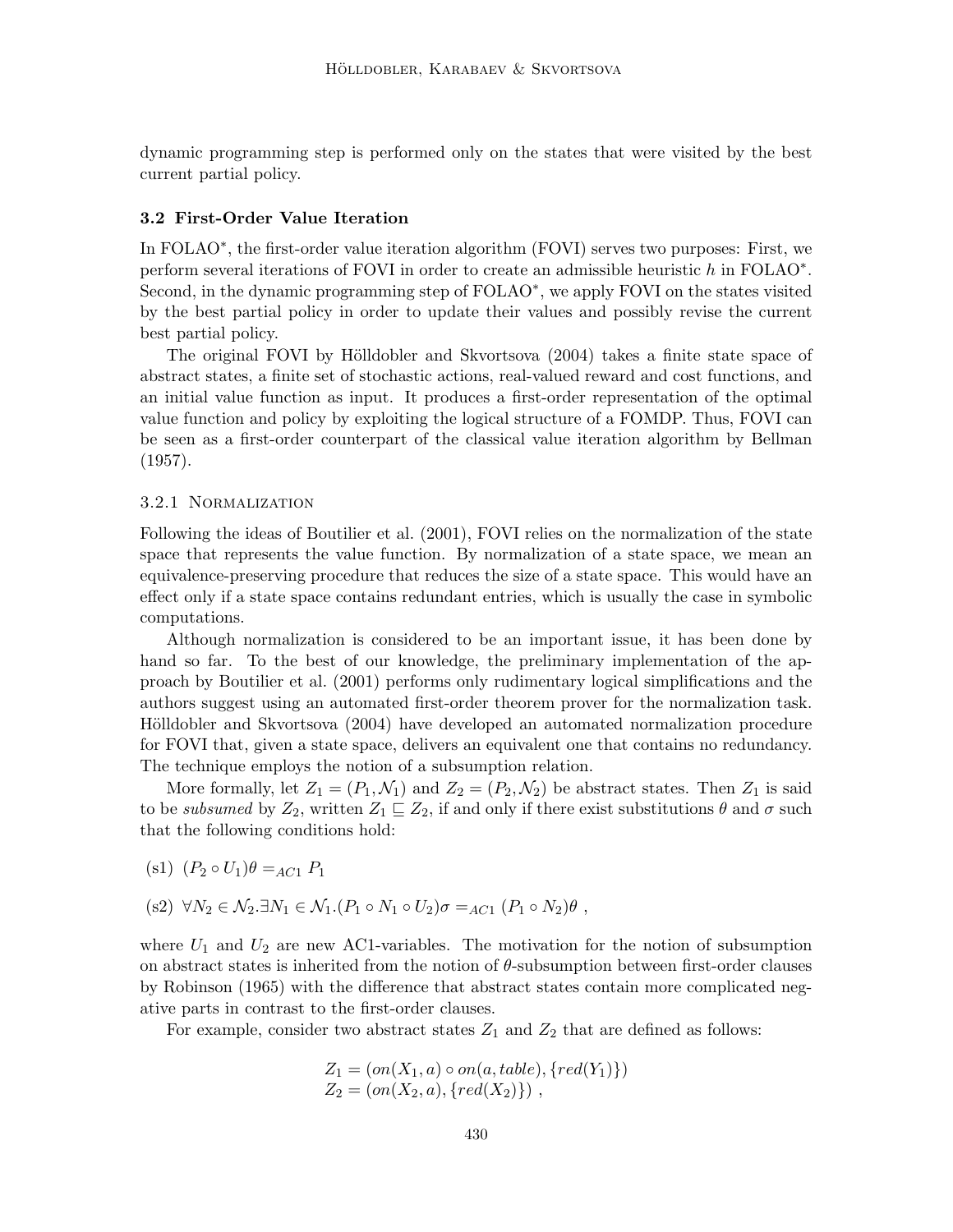| N              |                                       | Number of states              | Time, msec |      | Runtime, msec | Runtime $w/o$ norm, msec |
|----------------|---------------------------------------|-------------------------------|------------|------|---------------|--------------------------|
|                | $\bar{\mathcal{S}}_{\mathsf{update}}$ | $\mathcal{S}_{\mathsf{norm}}$ | Update     | Norm |               |                          |
| $\theta$       | 9                                     | 6                             | 144        |      | 145           | 144                      |
| 1              | 24                                    | 14                            | 393        | 3    | 396           | 593                      |
| $\overline{2}$ | 94                                    | 23                            | 884        | 12   | 896           | 2219                     |
| 3              | 129                                   | 33                            | 1377       | 16   | 1393          | 13293                    |
| 4              | 328                                   | 39                            | 2079       | 46   | 2125          | 77514                    |
| 5              | 361                                   | 48                            | 2519       | 51   | 2570          | 805753                   |
| 6              | 604                                   | 52                            | 3268       | 107  | 3375          | n/a                      |
| 7              | 627                                   | 54                            | 3534       | 110  | 3644          | n/a                      |
| 8              | 795                                   | 56                            | 3873       | 157  | 4030          | n/a                      |
| 9              | 811                                   | 59                            | 4131       | 154  | 4285          | n/a                      |

Table 1: Representative timing results for first ten iterations of FOVI.

where  $Z_1$  informally asserts that some block  $X_1$  is on the block a which is on the table and no blocks are red. Whereas  $Z_2$  informally states that some block  $X_2$  is on the block a and  $X_2$  is not red. We show that  $Z_1 \subseteq Z_2$ . The relation holds since both conditions (s1) and (s2) are satisfied. Indeed,

$$
(on(X2, a) \circ U1)\theta =_{AC1} on(X1, a) \circ on(a, table)
$$

and

$$
(on(X_1, a) \circ on(a, table) \circ red(Y_1) \circ U_2)\sigma = (on(X_1, a) \circ on(a, table) \circ red(X_2))\theta
$$

with  $\theta = \{X_2 \mapsto X_1, U_1 \mapsto on(a, table)\}\$ and  $\sigma = \{Y_1 \mapsto X_1, U_2 \mapsto 1\}.$ 

One should note that subsumption in the language of abstract states inherits the complexity bounds of  $\theta$ -subsumption (Kapur & Narendran, 1986). Namely, deciding subsumption between two abstract states is NP-complete, in general. However, Karabaev et al. (2006) have recently developed an efficient algorithm that delivers all solutions of the subsumption problem for the case where abstract states are fluent terms.

For the purpose of normalization, it is convenient to represent the value function as a set of pairs of the form  $\langle Z, \alpha \rangle$ , where Z is an abstract state and  $\alpha$  is a real value. In essence, the normalization algorithm can be seen as an exhaustive application of the following simplification rule to the value function  $V$ .

$$
\frac{\langle Z_1, \alpha \rangle \quad \langle Z_2, \alpha \rangle}{\langle Z_2, \alpha \rangle} \ Z_1 \sqsubseteq Z_2
$$

Table 1 illustrates the importance of the normalization algorithm by providing some representative timing results for the first ten iterations of FOVI. The experiments were carried out on the problem taken from the colored Blocksworld scenario consisting of ten blocks. Even on such a relatively simple problem FOVI with the normalization switched off does not scale beyond the sixth iteration.

The results in Table 1 demonstrate that the normalization during some iteration of FOVI dramatically shrinks the computational effort during the next iterations. The columns labelled  $S_{\text{update}}$  and  $S_{\text{norm}}$  show the size of the state space after performing the value updates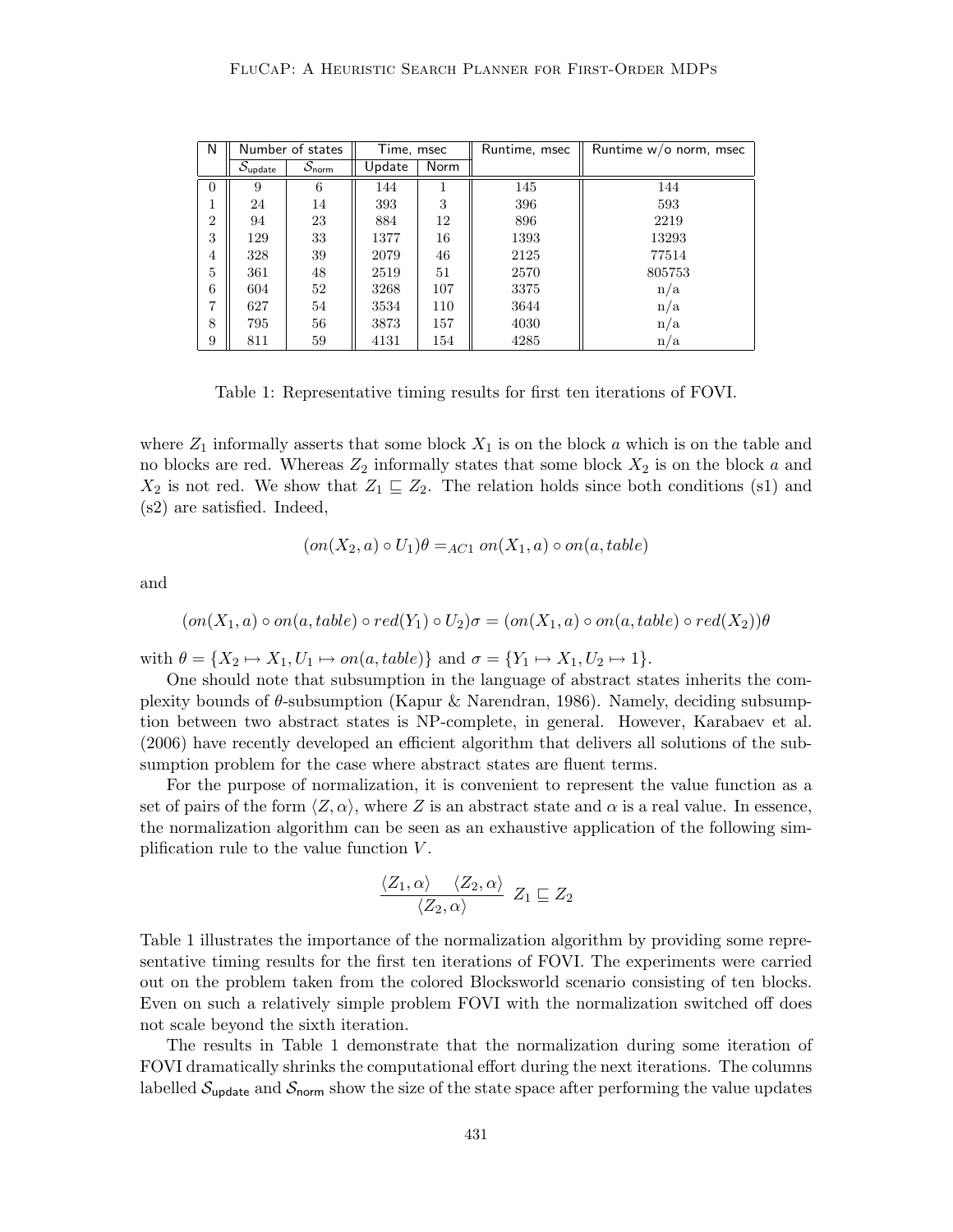and the normalization, respectively. For example, the normalization factor, i.e., the ratio between the number  $S_{update}$  of states obtained after performing one update step and the number  $S_{\text{norm}}$  of states obtained after performing the normalization step, at the seventh iteration is 11.6. This means that more than ninety percent of the state space contained redundant information. The fourth and fifth columns in Table 1 contain the time Update and Norm spent on performing value updates and on the normalization, respectively. The total runtime Runtime, when the normalization is switched on, is given in the sixth column. The seventh column labelled Runtime w/o norm depicts the total runtime of FOVI when the normalization is switched off. If we would sum up all values in the seventh column and the values in the sixth column up to the sixth iteration inclusively, subtract the latter from the former and divide the result by the total time Norm needed for performing normalization during the first six iterations, then we would obtain the normalization gain of about three orders of magnitude.

### 4. Experimental Evaluation

We demonstrate the advantages of combining the heuristic search together with first-order state abstraction on a system, referred to as FluCaP, that has successfully entered the probabilistic track of the 2004 International Planning Competition (IPC'2004). The experimental results were all obtained using RedHat Linux running on a 3.4GHz Pentium IV machine with 3GB of RAM.

In Table 2, we present the performance comparison of  $FLUCAP$  together with symbolic LAO<sup>\*</sup> on examples taken from the colored Blocksworld (BW) scenario that was introduced during IPC'2004.

Our main objective was to investigate whether first-order state abstraction using logic could improve the computational behaviour of a planning system for solving FOMDPs. The colored BW problems were our main interest since they were the only ones represented in first-order terms and hence the only ones that allowed us to make use of the first-order state abstraction. Therefore, we have concentrated on the design of a domain-dependent planning system that was tuned for the problems taken from the Blocksworld scenario.

The colored BW problems differ from the classical BW ones in that, along with the unique identifier, each block is assigned a specific color. A goal formula, specified in firstorder terms, provides an arrangement of colors instead of an arrangement of blocks.

At the outset of solving a colored BW problem, symbolic LAO<sup>\*</sup> starts by propositionalizing its components, namely, the goal statement and actions. Only after that, the abstraction using propositional ADDs is applied. In contrast, FLUCAP performs first-order abstraction on a colored BW problem directly, avoiding unnecessary grounding. In the following, we show how an abstraction technique affects the computation of a heuristic function. To create an admissible heuristic, FluCaP performs twenty iterations of FOVI and symbolic LAO<sup>\*</sup> performs twenty iterations of an approximate value iteration algorithm similar to APRICODD by St-Aubin, Hoey, and Boutilier (2000). The columns labelled H.time and NAS show the time needed for computing a heuristic function and the number of abstract states it covers, respectively. In comparison to  $FLUCAP$ , symbolic  $LAO<sup>*</sup>$  needs to evaluate fewer abstract states in the heuristic function but takes considerably more time. One can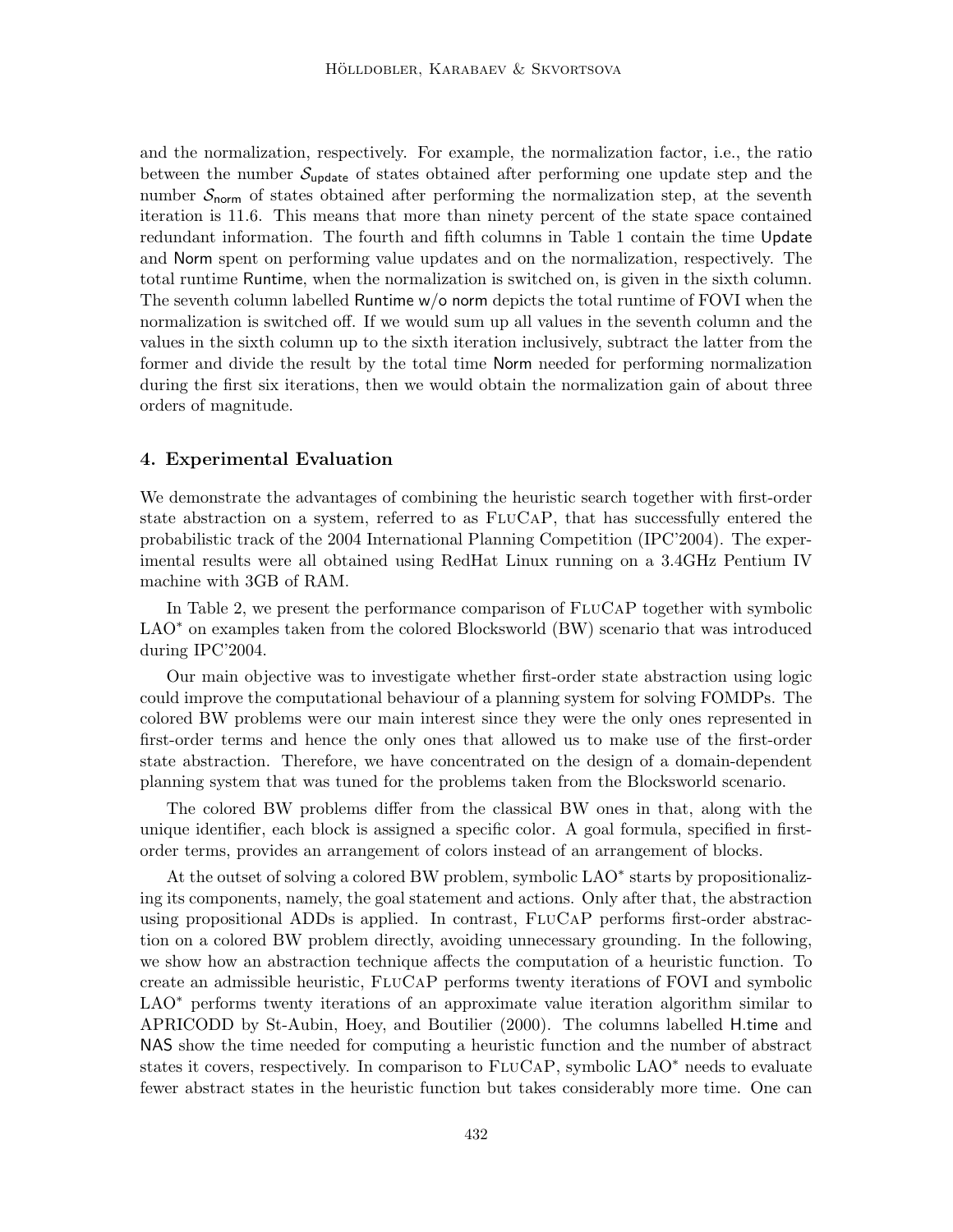| Problem        |                     | Total av. reward |                   |                            | Total time, sec.   |                |                | H.time, sec.  |               | <b>NAS</b>        |                |                |              | NGS, $\times 10^3$ |                   |                        |                  |
|----------------|---------------------|------------------|-------------------|----------------------------|--------------------|----------------|----------------|---------------|---------------|-------------------|----------------|----------------|--------------|--------------------|-------------------|------------------------|------------------|
| ΙB             | C                   | ÅO*              | ≏<br>وں<br>ت<br>匸 | FOVI                       | ۾<br>ن<br>=<br>⊏   | LAO*           | FluCaP         | FOVI          | FluCaP        | $\circ$<br>∢      | FluCaP         | LAO*           | FluCaP       | FOVI               | LAO*              | FluCaP                 | FluCaP           |
| 5              | 4<br>3              | 494<br>496       | 494<br>495        | 494<br>495                 | 494<br>496         | 22.3<br>23.1   | 22.0<br>17.8   | 23.4<br>22.7  | 31.1<br>25.1  | 8.7<br>9.5        | 4.2<br>1.3     | 35<br>34       | 410<br>172   | 1077<br>687        | 0.86<br>0.86      | 0.82<br>0.68           | 2.7 <br>2.1      |
|                | $\overline{2}$      | 496              | 495               | 495                        | 495                | 27.3           | 11.7           | 15.7          | 16.5          | 12.7              | 0.3            | 32             | 55           | 278                | 0.86              | 0.66                   | 1.9              |
|                | 4                   | 493              | 493               | 493                        | 493                | 137.6          | 78.5           | 261.6         | 285.4         | 76.7              | 21.0           | 68             | $1061\,$     | 3847               | 7.05              | 4.24                   | 3.1              |
| 6              | 3<br>$\overline{2}$ | 493<br>495       | 492<br>494        | 493<br>495                 | 492<br>496         | 150.5<br>221.3 | 33.0<br>16.6   | 119.1<br>56.4 | 128.5<br>63.3 | 85.0<br>$135.0\,$ | 9.3<br>1.2     | 82<br>46       | 539<br>130   | 1738<br>902        | 7.05<br>7.05      | 6.50<br>6.24           | 2.3<br> 2.0      |
|                | 4                   | 492              | 491               | 491                        | 491                | 1644           | 198.1          | 2776          | n/a           | 757.0             | 171.3          | 143            | 2953         | 12014              | 65.9              | 23.6                   | $\overline{3.5}$ |
| $\overline{7}$ | 3<br>$\overline{2}$ | 494<br>494       | 494<br>494        | 494<br>494                 | 494<br>494         | 1265<br>2210   | 161.6<br>27.3  | 1809<br>317.7 | 2813<br>443.6 | 718.3<br>1241     | 143.6<br>12.3  | 112<br>101     | 2133<br>425  | 7591<br>2109       | 65.9<br>65.9      | 51.2<br>61.2           | 2.4<br> 2.0      |
|                | 4                   | in/a             | 490               | n/a                        | $\ln/a$            | n/a            | 1212           | n/a           | n/a           | n/a               | 804.1          | n/a            | 8328         | n/a                | $\ln/a$           | 66.6                   | $ 4.1\rangle$    |
| 8              | 3<br>$\overline{2}$ | n/a<br>n/a       | 490<br>492        | 'a<br>$\ln$<br>'a<br>$\ln$ | $\ln/a$<br>$\ln/a$ | n/a<br>n/a     | 598.5<br>215.3 | n/a<br>1908   | n/a<br>n/a    | n/a<br>n/a        | 301.2<br>153.2 | n/a<br>$\ln/a$ | 3956<br>2019 | n/a<br>7251        | n/a<br>$\ln/a$    | 379.7<br>1121          | 3.0<br> 2.3      |
| $ 15\rangle$   | 3                   | $\ln/a$          | 486               | $\ln/a$                    | $\ln/a$            | n/a            | 1809           | n/a           | n/a           | n/a               | 1733           | $\ln/a$        | 7276         | n/a                | $\vert n/a \vert$ | $ 1.2 \cdot 10^7 $ 5.7 |                  |
| 17             | 4                   | n/a              | 481               | $\ln/a$                    | $\ln/a$            | n/a            | 3548           | n/a           | n/a           | n/a               | 1751           | $\ln/a$        | 15225        | n/a                | $\ln/a$           | $ 2.5 \cdot 10^7 $ 6.1 |                  |

Table 2: Performance comparison of FLUCAP (denoted as FluCaP) and symbolic LAO<sup>\*</sup> (denoted as  $\text{LAO*}$ ), where the cells  $n/a$  denote the fact that a planner did not deliver a solution within the time limit of one hour. NAS and NGS are number of abstract and ground states, respectively.

conclude that abstract states in symbolic LAO<sup>∗</sup> enjoy more complex structure than those in FluCaP.

We note that, in comparison to FOVI, FLUCAP restricts the value iteration to a smaller state space. Intuitively, the value function, which is delivered by FOVI, covers a larger state space, because the time that is allocated for the heuristic search in FluCaP is now used for performing additional iterations in FOVI. The results in the column labelled % justify that the harder the problem is (that is, the more colors it contains), the higher the percentage of runtime spent on normalization. Almost on all test problems, the effort spent on normalization takes three percent of the total runtime on average.

In order to compare the heuristic accuracy, we present in the column labelled NGS the number of ground states which the heuristic assigns non-zero values to. One can see that the heuristics returned by FLUCAP and symbolic LAO<sup>∗</sup> have similar accuracy, but FLUCAP takes much less time to compute them. This reflects the advantage of the plain first-order abstraction in comparison to the marriage of propositionalization with abstraction using propositional ADDs. In some examples, we gain several orders of magnitude in H.time.

The column labelled Total time presents the time needed to solve a problem. During this time, a planner must execute 30 runs from an initial state to a goal state. A one-hour block is allocated for each problem. We note that, in comparison to  $FLUCAP$ , the time required by heuristic search in symbolic LAO<sup>\*</sup> (i.e., difference between Total time and H.time) grows considerably faster in the size of the problem. This reflects the potential of employing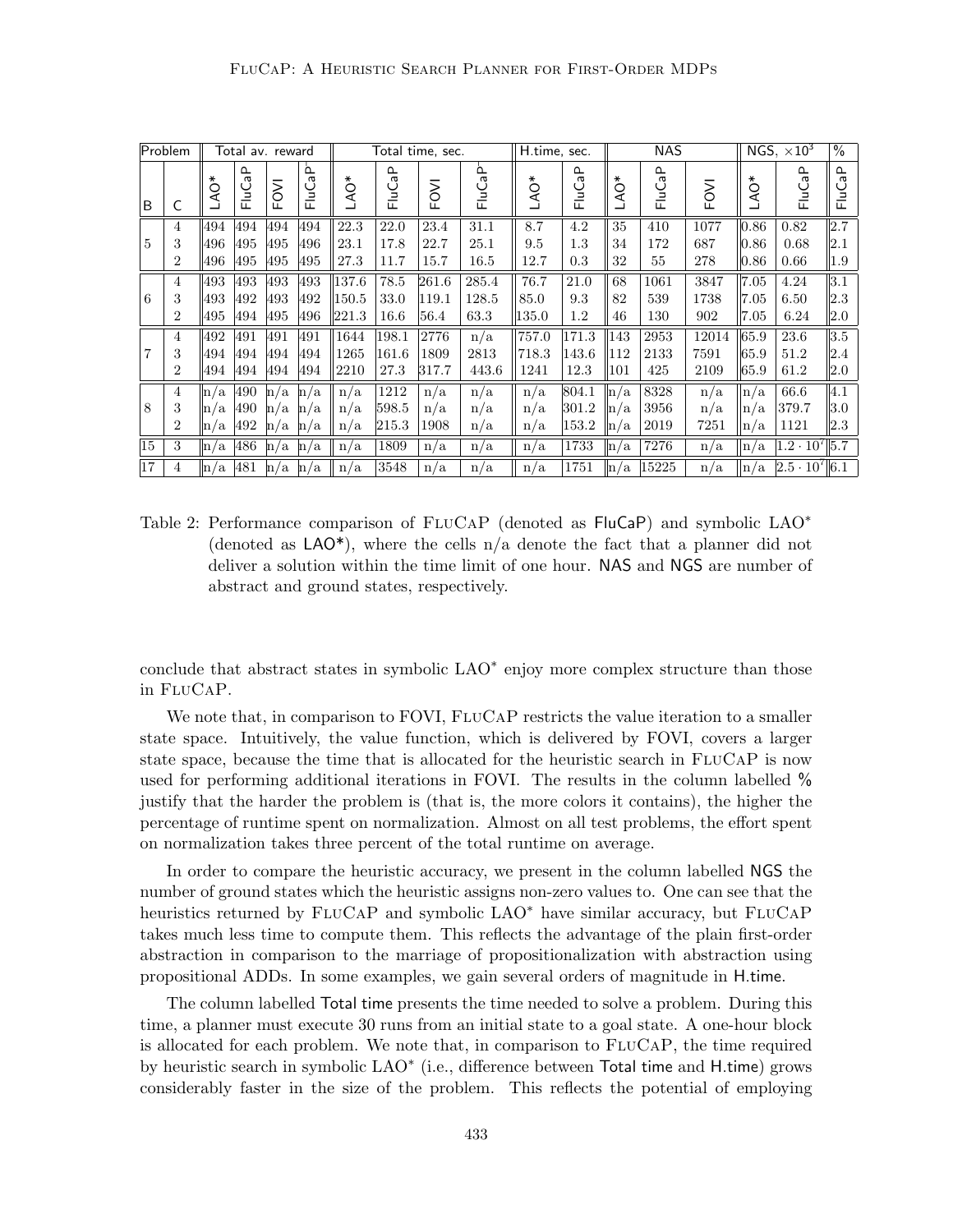| B  | Total av. reward, $<$ 500 | Total time, sec. | H.time, sec. | <b>NAS</b> | $NGS \times 10^{21}$ |
|----|---------------------------|------------------|--------------|------------|----------------------|
| 20 | 489.0                     | 137.5            | 56.8         | 711        | 1.7                  |
| 22 | 487.4                     | 293.8            | 110.2        | 976        | $1.1 \times 10^{3}$  |
| 24 | 492.0                     | 757.3            | 409.8        | 1676       | $1.0 \times 10^{6}$  |
| 26 | 482.8                     | 817.0            | 117.2        | 1141       | $4.6 \times 10^8$    |
| 28 | 493.0                     | 2511.3           | 823.3        | 2832       | $8.6 \times 10^{11}$ |
| 30 | 491.2                     | 3580.4           | 1174.0       | 4290       | $1.1\times10^{15}$   |
| 32 | 476.0                     | 3953.8           | 781.8        | 2811       | $7.4 \times 10^{17}$ |
| 34 | 475.6                     | 3954.1           | 939.4        | 3248       | $9.6\times 10^{20}$  |
| 36 | n/a                       | n/a              | n/a          | n/a        | n/a                  |

Table 3: Performance of FLUCAP on larger instances of one-color Blocksworld problems, where the cells  $n/a$  denote the fact that a planner did not deliver a solution within the time limit.

first-order abstraction instead of abstraction based on propositional ADDs during heuristic search.

The average reward obtained over 30 runs, shown in column Total av. reward, is the planner's evaluation score. The reward value close to 500 (which is the maximum possible reward) simply indicates that a planner found a reasonably good policy. Each time the number of blocks B increases by 1, the running time for symbolic LAO<sup>\*</sup> increases roughly 10 times. Thus, it could not scale to problems having more than seven blocks. This is in contrast to FluCaP which could solve problems of seventeen blocks. We note that the number of colors C in a problem affects the efficiency of an abstraction technique. In FluCaP, as C decreases, the abstraction rate increases which, in turn, is reflected by the dramatic decrease in runtime. The opposite holds for symbolic LAO<sup>∗</sup> .

In addition, we compare  $FLUCAP$  with two variants. The first one, denoted as FOVI, performs no heuristic search at all, but rather, employs FOVI to compute the  $\varepsilon$ -optimal total value function from which a policy is extracted. The second one, denoted as  $FluCaP^-,$ performs 'trivial' heuristic search starting with an initial value function as an admissible heuristic. As expected, FLUCAP that combines heuristic search and FOVI demonstrates an advantage over plain FOVI and trivial heuristic search. These results illustrate the significance of heuristic search in general (FluCaP vs. FOVI) and the importance of heuristic accuracy, in particular (FluCaP vs. FluCaP<sup>-</sup>). FOVI and FluCaP<sup>-</sup> do not scale to problems with more than seven blocks.

Table 3 presents the performance results of  $FLuCAP$  on larger instances of one-color BW problems with the number of blocks varying from twenty to thirty four. We believe that FluCaP does not scale to problems of larger size because the implementation is not yet well optimized. In general, we believe that the FLUCAP system should not be as sensitive to the size of a problem as propositional planners are.

Our experiments were targeted at the one-color problems only because they are, on the one hand, the simplest ones for us and, on the other hand, the bottleneck for propositional planners. The structure of one-color problems allows us to apply first-order state abstraction in its full power. For example, for a 34-blocks problem FLUCAP operates on about 3.3 thousand abstract states that explode to  $9.6 \times 10^{41}$  individual states after proposition-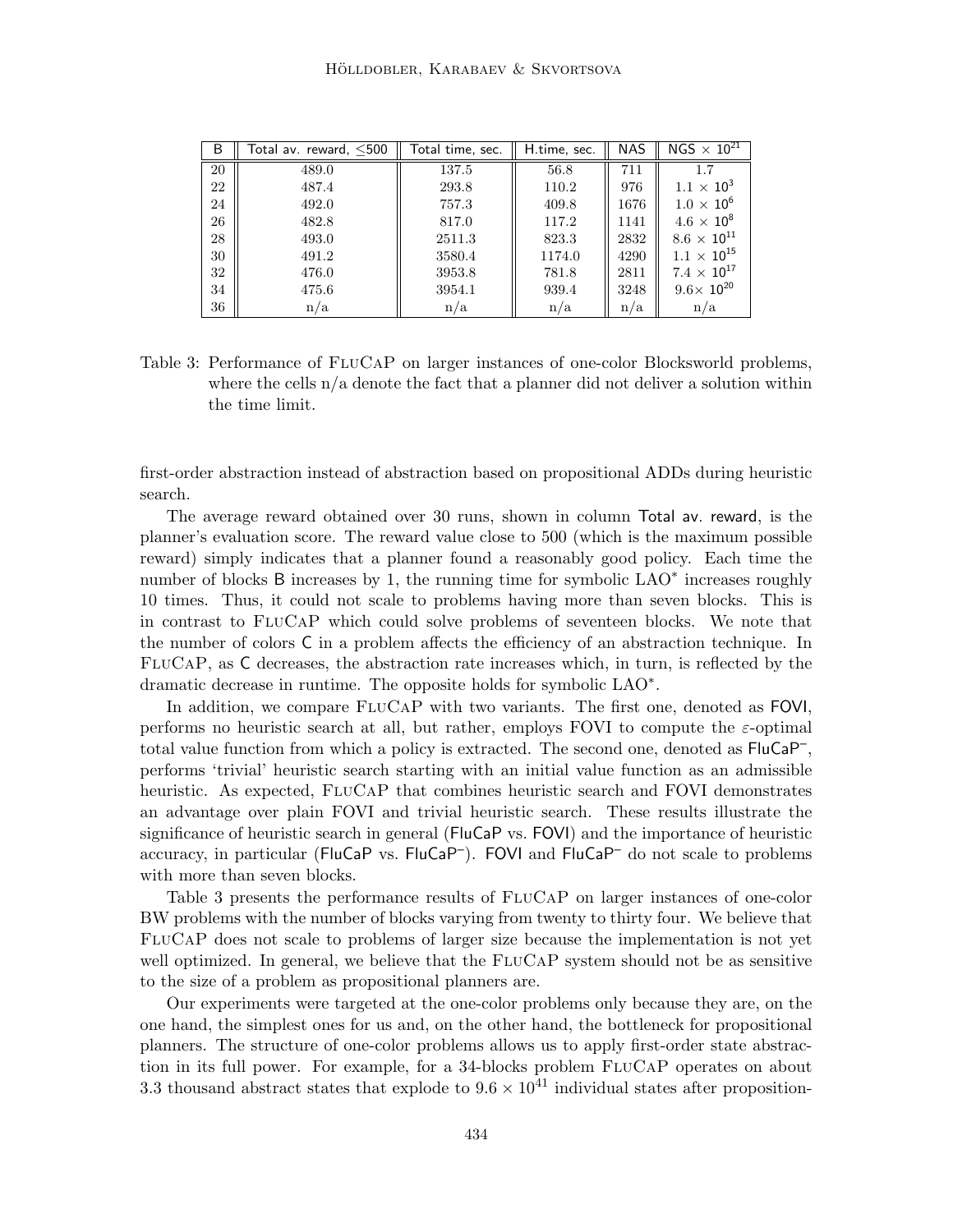| Problem |                | Total av. reward, $<$ 500 |         |       |          |                     |                     |                     |         |          |  |  |  |
|---------|----------------|---------------------------|---------|-------|----------|---------------------|---------------------|---------------------|---------|----------|--|--|--|
| B       | C              | Canberra                  | Dresden | UMass | Michigan | Purdue <sub>1</sub> | Purdue <sub>2</sub> | Purdue <sub>3</sub> | Caracas | Toulouse |  |  |  |
| 5       | 3              | 494.6                     | 496.4   | n/a   | n/a      | 496.5               | 496.5               | 495.8               | n/a     | n/a      |  |  |  |
| 8       | 3              | 486.5                     | 492.8   | n/a   | n/a      | 486.6               | 486.4               | 487.2               | n/a     | n/a      |  |  |  |
| 11      | 5              | 479.7                     | 486.3   | n/a   | n/a      | 481.3               | 481.5               | 481.9               | n/a     | n/a      |  |  |  |
| 5       | $\overline{0}$ | 494.6                     | 494.6   | 494.8 | n/a      | 494.1               | 494.6               | 494.4               | 494.9   | 494.1    |  |  |  |
| 8       | $\overline{0}$ | 489.7                     | 489.9   | n/a   | n/a      | 488.7               | 490.3               | 490                 | 488.8   | n/a      |  |  |  |
| 11      | $\overline{0}$ | 479.1                     | n/a     | n/a   | n/a      | 480.3               | 479.7               | 481.1               | 465.7   | n/a      |  |  |  |
| 15      | $\overline{0}$ | 467.5                     | n/a     | n/a   | n/a      | 469.4               | 467.7               | 486.3               | 397.2   | n/a      |  |  |  |
| 18      | $\overline{0}$ | 351.8                     | n/a     | n/a   | n/a      | 462.4               | $-54.9$             | n/a                 | n/a     | n/a      |  |  |  |
| 21      | $\overline{0}$ | 285.7                     | n/a     | n/a   | n/a      | 455.7               | 455.1               | 459                 | n/a     | n/a      |  |  |  |

Table 4: Official competition results for colored and non-colored Blocksworld scenarios. May, 2004. The  $n/a$ -entries in the table indicate that either a planner was not successful in solving a problem or did not attempt to solve it.

alization. A propositional planner must be highly optimized in order to cope with this non-trivial state space.

We note that additional colors in larger instances (more than 20 blocks) of BW problems cause dramatic increase in computational time, so we consider these problems as being unsolved. One should also observe that the number of abstract states NAS increases with the number of blocks non-monotonically because the problems are generated randomly. For example, the 30-blocks problem happens to be harder than the 34-blocks one. Finally, we note that all results that appear in Tables 2 and 3 were obtained by using the new version of the evaluation software that does not rely on propositionalization in contrast to the initial version that was used during the competition.

Table 4 presents the competition results from IPC'2004, where FLUCAP was competitive in comparison with other planners on colored BW problems. FluCaP did not perform well on non-colored BW problems because these problems were propositional ones (that is, goal statements and initial states are ground) and FluCaP does not yet incorporate optimization techniques applied in modern propositional planners. The contestants are indicated by their origin. For example, Dresden - FLUCAP, UMass - symbolic LAO<sup>\*</sup> etc. Because only the pickup action has cost 1, the gain of five points in total reward means that the plan contains ten fewer actions on average. The competition domains and log files are available in an online appendix of Younes, Littman, Weissman, and Asmuth (2005).

Although the empirical results that are presented in this work were obtained on the domain-dependent version of FluCaP, we have recently developed in (Karabaev et al., 2006) an efficient domain-independent inference mechanism that is the core of a domainindependent version of FluCaP.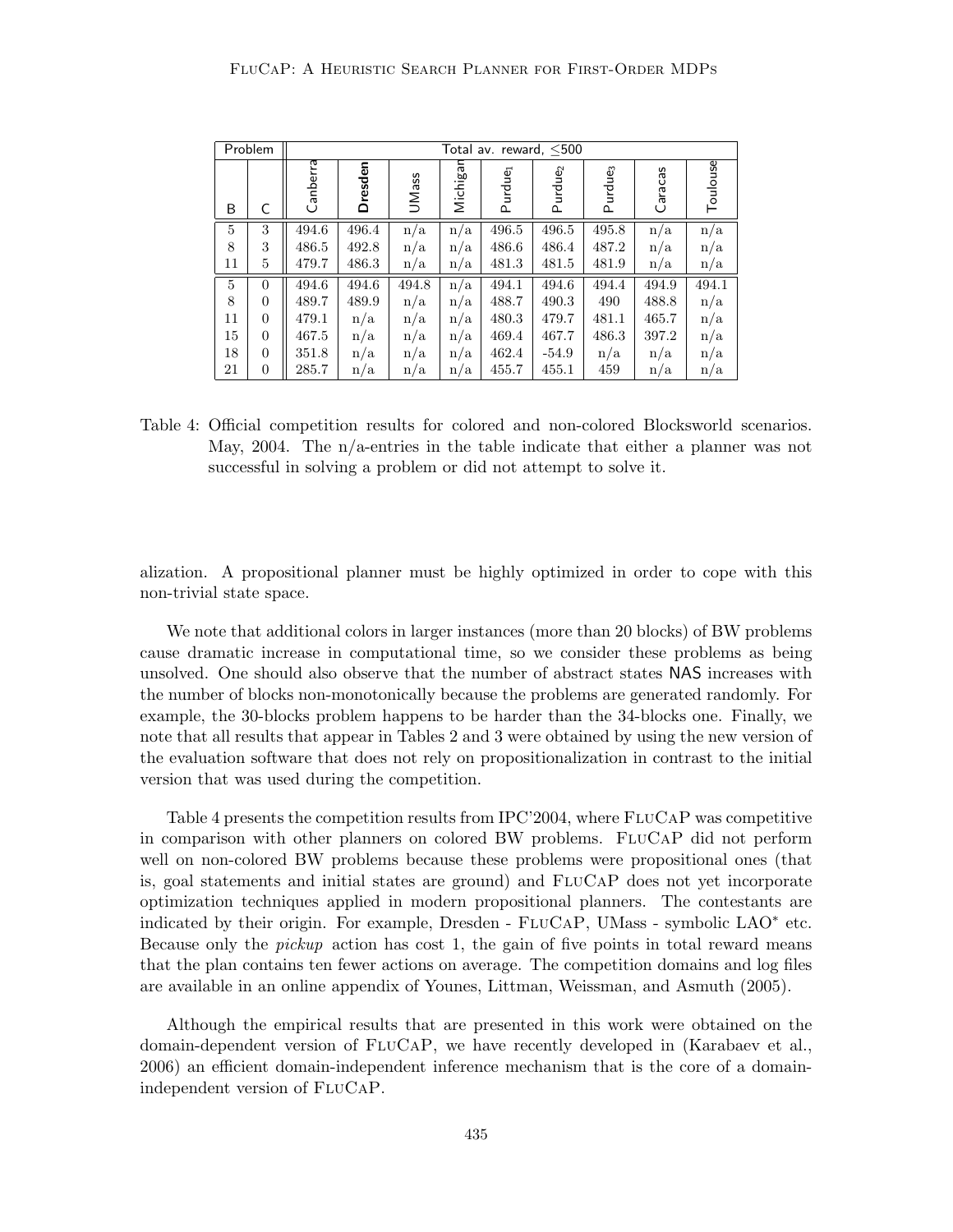### 5. Related Work

We follow the symbolic DP (SDP) approach within Situation Calculus (SC) of Boutilier et al. (2001) in using first-order state abstraction for FOMDPs. One difference is in the representation language: We use PFC instead of SC. In the course of symbolic value iteration, a state space may contain redundant abstract states that dramatically affect the algorithm's efficiency. In order to achieve computational savings, normalization must be performed to remove this redundancy. However, in the original work by Boutilier et al. (2001) this was done by hand. To the best of our knowledge, the preliminary implementation of the SDP approach within SC uses human-provided rewrite rules for logical simplification. In contrast, Hölldobler and Skvortsova  $(2004)$  have developed an automated normalization procedure for FOVI that is incorporated in the competition version of FluCaP and brings the computational gain of several orders of magnitude. Another crucial difference is that our algorithm uses heuristic search to limit the number of states for which a policy is computed.

The ReBel algorithm by Kersting, van Otterlo, and De Raedt (2004) relates to FOLAO<sup>∗</sup> in that it also uses a representation language that is simpler than Situation Calculus. This feature makes the state space normalization computationally feasible.

In motivation, our approach is closely connected to Relational Envelope-based Planning (REBP) by Gardiol and Kaelbling (2003) that represents MDP dynamics by a compact set of relational rules and extends the envelope method by Dean et al. (1995). However, REBP propositionalizes actions first, and only afterwards employs abstraction using equivalenceclass sampling. In contrast, FOLAO<sup>∗</sup> directly applies state and action abstraction on the first-order structure of an MDP. In this respect, REBP is closer to symbolic LAO<sup>\*</sup> than to FOLAO<sup>\*</sup>. Moreover, in contrast to PFC, action descriptions in REBP do not allow negation to appear in preconditions or in effects. In organization, FOLAO<sup>∗</sup>, as symbolic LAO<sup>∗</sup>, is similar to real-time DP by Barto et al. (1995) that is an online search algorithm for MDPs. In contrast, FOLAO<sup>∗</sup> works offline.

All the above algorithms can be classified as deductive approaches to solving FOMDPs. They can be characterized by the following features: (1) they are model-based, (2) they aim at exact solutions, and (3) logical reasoning methods are used to compute abstractions. We should note that FOVI aims at exact solution for a FOMDP, whereas FOLAO<sup>\*</sup>, due to the heuristic search that avoids evaluating all states, seeks for an approximate solution. Therefore, it would be more appropriate to classify FOLAO<sup>∗</sup> as an approximate deductive approach to FOMDPs.

In another vein, there is some research on developing inductive approaches to solving FOMDPs, e.g., by Fern, Yoon, and Givan (2003). The authors propose the approximate policy iteration (API) algorithm, where they replace the use of cost-function approximations as policy representations in API with direct, compact state-action mappings, and use a standard relational learner to learn these mappings. In effect, Fern et al. provide policylanguage biases that enable solution of very large relational MDPs. All inductive approaches can be characterized by the following features: (1) they are model-free, (2) they aim at approximate solutions, and (3) an abstract model is used to generate biased samples from the underlying FOMDP and the abstract model is altered based on them.

A recent approach by Gretton and Thiebaux (2004) proposes an inductive policy construction algorithm that strikes a middle-ground between deductive and inductive tech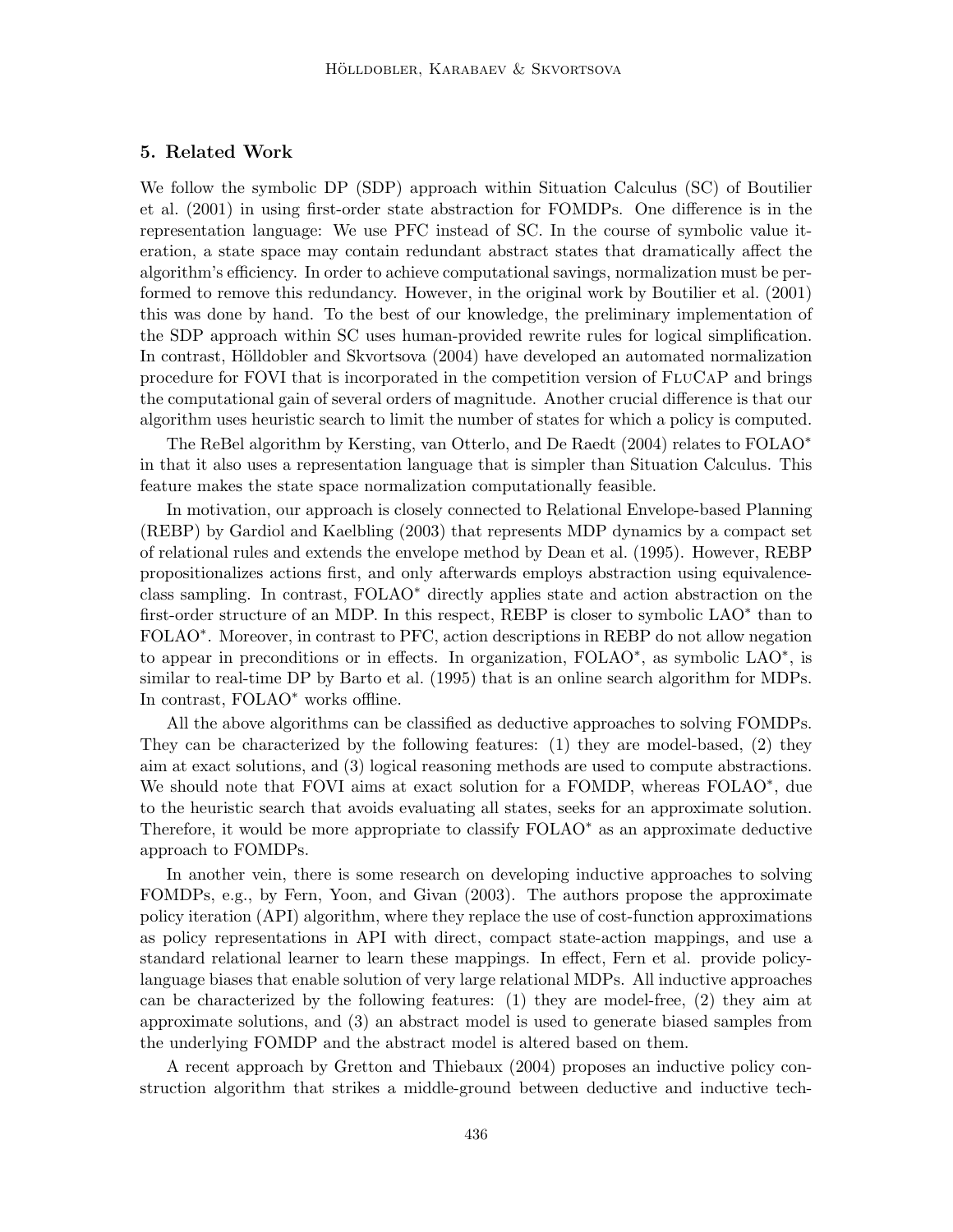niques. The idea is to use reasoning, in particular first-order regression, to automatically generate a hypothesis language, which is then used as input by an inductive solver. The approach by Gretton and Thiebaux is related to SDP and to our approach in the sense that a first-order domain specification language as well as logical reasoning are employed.

### 6. Conclusions

We have proposed an approach that combines heuristic search and first-order state abstraction for solving FOMDPs more efficiently. Our approach can be seen as two-fold: First, we use dynamic programming to compute an approximate value function that serves as an admissible heuristic. Then heuristic search is performed to find an exact solution for those states that are reachable from the initial state. In both phases, we exploit the power of first-order state abstraction in order to avoid evaluating states individually. As experimental results show, our approach breaks new ground in exploring the efficiency of first-order representations in solving MDPs. In comparison to existing MDP planners that must propositionalize the domain, e.g., symbolic LAO<sup>∗</sup>, our solution scales better on larger FOMDPs.

However, there is plenty remaining to be done. For example, we are interested in the question of to what extent the optimization techniques applied in modern propositional planners can be combined with first-order state abstraction. In future competitions, we would like to face problems where the goal and/or initial states are only partially defined and where the underlying domain contains infinitely many objects.

The current version of FOLAO<sup>\*</sup> is targeted at the problems that allow for efficient first-order state abstraction. More precisely, these are the problems that can be polynomially translated into PFC. For example in the colored BW domain, existentially-closed goal descriptions were linearly translated into the equivalent PFC representation. Whereas universally-closed goal descriptions would require full propositionalization. Thus, the current version of PFC is less first-order expressive than, e.g., Situation Calculus. In the future, it would be interesting to study the extensions of the PFC language, in particular, to find the trade-off between the PFC's expressive power and the tractability of solution methods for FOMDPs based on PFC.

### **ACKNOWLEDGEMENTS**

We are very grateful to all anonymous reviewers for the thorough reading of the previous versions of this paper. We also thank Zhengzhu Feng for fruitful discussions and for providing us with the executable of the symbolic LAO<sup>∗</sup> planner. We greatly appreciate David E. Smith for his patience and encouragement. His valuable comments have helped us to improve this paper. Olga Skvortsova was supported by a grant within the Graduate Programme GRK 334 "Specification of discrete processes and systems of processes by operational models and logics" under auspices of the Deutsche Forschungsgemeinschaft (DFG).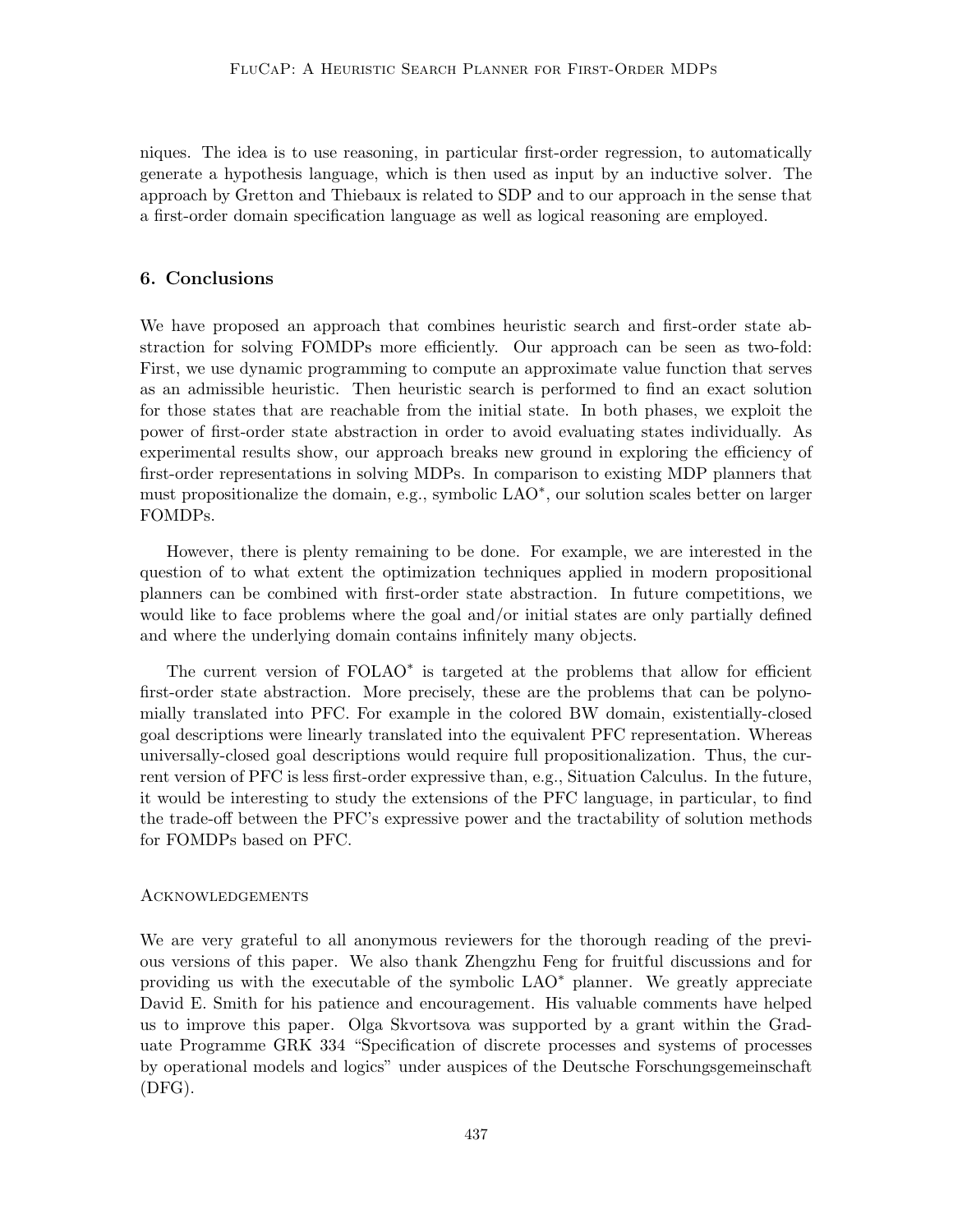# References

- Barto, A. G., Bradtke, S. J., & Singh, S. P. (1995). Learning to act using real-time dynamic programming. Artificial Intelligence, 72 (1-2), 81–138.
- Bellman, R. E. (1957). *Dynamic programming*. Princeton University Press, Princeton, NJ, USA.
- Boutilier, C., Dean, T., & Hanks, S. (1999). Decision-theoretic planning: Structural assumptions and computational leverage. Journal of Artificial Intelligence Research, 11, 1–94.
- Boutilier, C., Reiter, R., & Price, B. (2001). Symbolic Dynamic Programming for First-Order MDPs. In Nebel, B. (Ed.), Proceedings of the Seventeenth International Conference on Artificial Intelligence (IJCAI'2001), pp. 690–700. Morgan Kaufmann.
- Dean, T., Kaelbling, L., Kirman, J., & Nicholson, A. (1995). Planning under time constraints in stochastic domains. Artificial Intelligence, 76, 35–74.
- Feng, Z., & Hansen, E. (2002). Symbolic heuristic search for factored Markov Decision Processes. In Dechter, R., Kearns, M., & Sutton, R. (Eds.), Proceedings of the Eighteenth National Conference on Artificial Intelligence (AAAI'2002), pp. 455–460, Edmonton, Canada. AAAI Press.
- Fern, A., Yoon, S., & Givan, R. (2003). Approximate policy iteration with a policy language bias. In Thrun, S., Saul, L., & Schölkopf, B. (Eds.), *Proceedings of the Seventeenth An*nual Conference on Neural Information Processing Systems (NIPS'2003), Vancouver, Canada. MIT Press.
- Gardiol, N., & Kaelbling, L. (2003). Envelope-based planning in relational MDPs. In Thrun, S., Saul, L., & Schölkopf, B. (Eds.), Proceedings of the Seventeenth Annual Conference on Neural Information Processing Systems (NIPS'2003), Vancouver, Canada. MIT Press.
- Gretton, C., & Thiebaux, S. (2004). Exploiting first-order regression in inductive policy selection. In Chickering, M., & Halpern, J. (Eds.), Proceedings of the Twentieth Conference on Uncertainty in Artificial Intelligence (UAI'2004), Banff, Canada. Morgan Kaufmann.
- Hansen, E., & Zilberstein, S. (2001). LAO\*: A heuristic search algorithm that finds solutions with loops. *Artificial Intelligence*, 129, 35–62.
- Hoey, J., St-Aubin, R., Hu, A., & Boutilier, C. (1999). SPUDD: Stochastic Planning using Decision Diagrams. In Laskey, K. B., & Prade, H. (Eds.), Proceedings of the Fifteenth Conference on Uncertainty in Artificial Intelligence (UAI'1999), pp. 279–288, Stockholm. Morgan Kaufmann.
- Hölldobler, S., & Schneeberger, J. (1990). A new deductive approach to planning. New Generation Computing, 8, 225–244.
- Hölldobler, S., & Skvortsova, O. (2004). A Logic-Based Approach to Dynamic Programming. In Proceedings of the Workshop on "Learning and Planning in Markov Processes– Advances and Challenges" at the Nineteenth National Conference on Artificial Intelligence  $(AAAI'04)$ , pp. 31–36, San Jose, CA. AAAI Press.